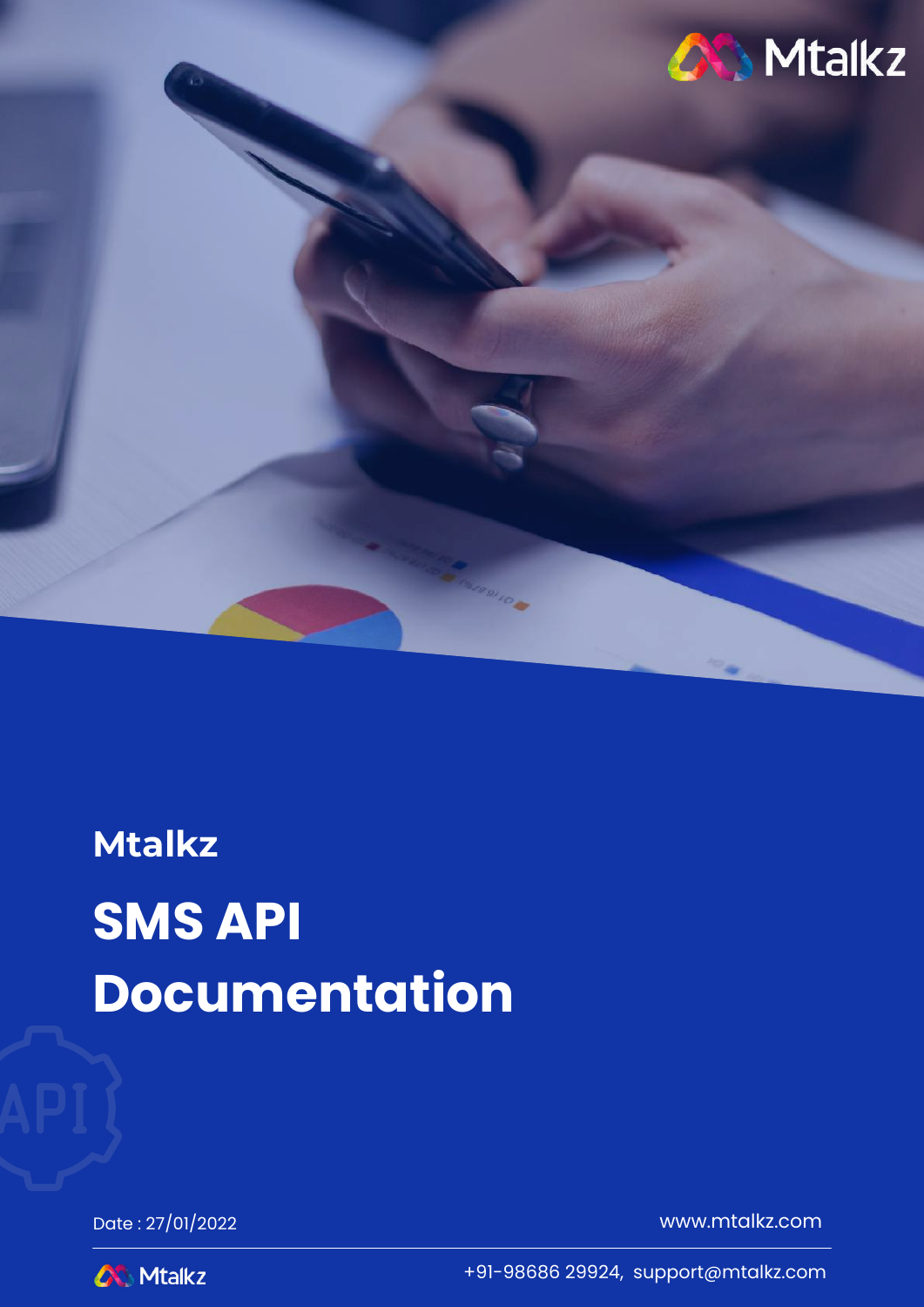

**TABLE OF CONTENT**

| <b>SENDING SMS</b>           | PAGE <sub>3</sub> |
|------------------------------|-------------------|
| <u>XML API</u>               | PAGE <sub>8</sub> |
| <b>CUSTOMIZE SMS</b>         | <b>PAGE 10</b>    |
| <b>PULL DLR RESPONSE</b>     | <b>PAGE 15</b>    |
| <b>PUSH DLR RESPONSE</b>     | <b>PAGE 19</b>    |
| <b>BALANCE API</b>           | <b>PAGE 21</b>    |
| <b>DELETE SCHEDULE API</b>   | <b>PAGE 23</b>    |
| <b>INTERNATIONAL SMS API</b> | <b>PAGE 26</b>    |
| <b>WHATSAPP SMS API</b>      | PAGE 30           |
| <b>TEMPLATE API</b>          | PAGE 34           |
| <b>SENDER ID API</b>         | PAGE 36           |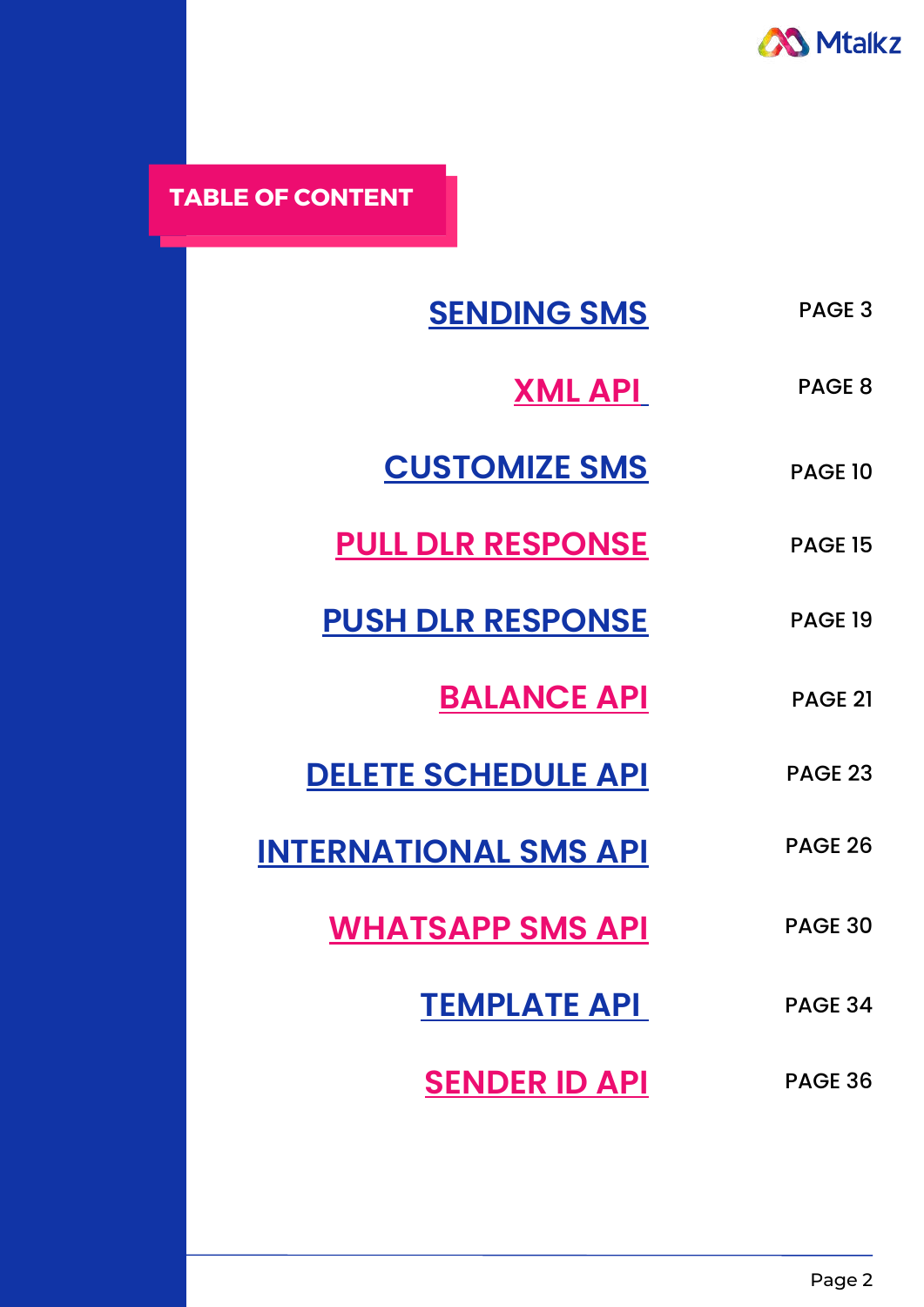

## **1. Sending SMS**

## **HTTP API Specification**

Add nearly any HTML within, even for linked list groups like the one below.

## **Sending An SMS**

```
http://msg.mtalkz.com/V2/http-api.php?
apikey=XXXXXXXXXXXXXXXX&senderid=XXXXXX&number=XXXXXXXXXXX,a
XXXXXXXXXXX,XXXXXXXXXXX&message=hello there&format=json
```
Sending An SMS Using Post method http://msg.mtalkz.com/V2/http-api-post.php

## **Example Post Data**

If You are using post method to send message, then post only json data. if you want to add other parameter then add similarly.

```
{
  "APIKEY": "XXXXXXXXXXXXXXXXX",
  "SENDERID": "XXXXXX",
  "NUMBER": "99XXXXXXXX,99XXXXXXXX",
  "MESSAGE": "MESSAGE TO BE SEND",
  "FORMAT": "JSON"
}
```
## **HTTP API Specification**

The API parameter specifications are described in the following sections

## **Mandatory Parameters**

The mandatory parameters in the HTTP API are tabulated below:

| <b>Name</b> | <b>Parameter</b> | <b>Description</b>                                 | <b>Expected Values</b>                               |
|-------------|------------------|----------------------------------------------------|------------------------------------------------------|
| API Key     | apikey           | API/Working key generated<br>from your SMS Account | Alphanumeric working key<br>generated from web panel |
| Sender ID   | senderid         | Sender ID assigned to your<br>account              | Sender ID 6 Character only<br>allow                  |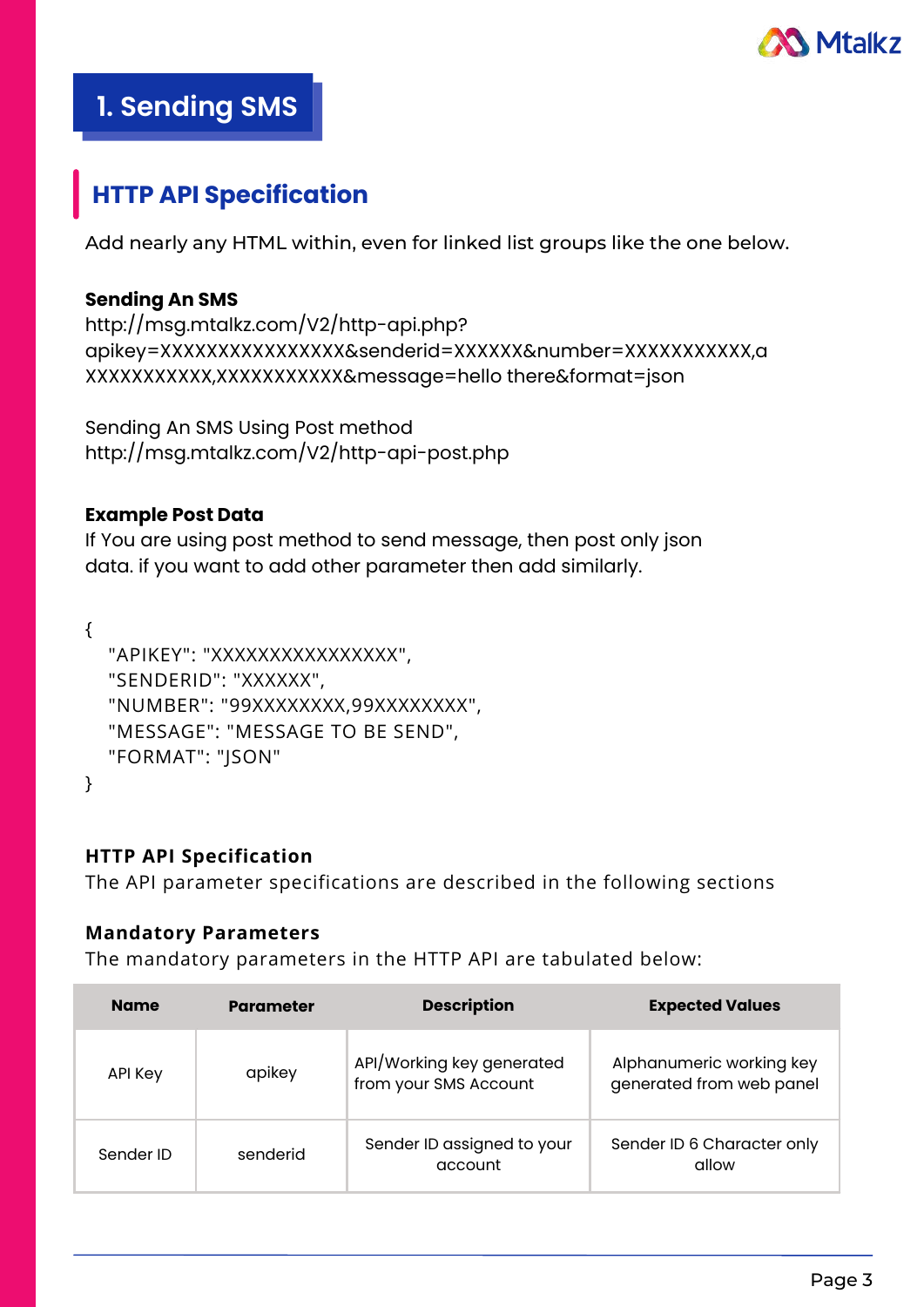

| Mobile number | number  | Mobile number to which the SMS is<br>to be sent. The destination mobile<br>number can be with or without 91.<br>Also provide multiple numbers in<br>comma separated format. | Mobile number like 91XXXXXXXXX OR<br>98908XXXXX OR<br>91XXXXXXXXX,98908XXXXX                                                                                             |
|---------------|---------|-----------------------------------------------------------------------------------------------------------------------------------------------------------------------------|--------------------------------------------------------------------------------------------------------------------------------------------------------------------------|
| Message       | message | Message to be sent                                                                                                                                                          | Message text which is URL<br>encoded(Max 1000 char for normal,<br>500 for unicode). If message<br>contains short link then add<br>tx5.in/xyz/xxxxxxx in message content. |

## **Optional Parameters**

The optional parameters in the HTTP API are tabulated below:

| <b>Name</b>            | <b>Parameter</b> | <b>Description</b>                                                                                                                   | <b>Expected Values</b>                                                                     |
|------------------------|------------------|--------------------------------------------------------------------------------------------------------------------------------------|--------------------------------------------------------------------------------------------|
| unicode                | unicode          | To specify that the message to be<br>sent is in unicode format.                                                                      | $\overline{2}$                                                                             |
| Template ID            | tempid           | To specify that the message to be<br>sent with template data.                                                                        | Example : 1, 2, 101                                                                        |
| Schedule time          | time             | Date and time for scheduling an SMS                                                                                                  | EX Format: YYYY-MM-DD<br>HH:MM:SS OR YYYY-MM-DD<br>HH:MM AM/PM<br>Like: 2016-12-06 04:45pm |
| flash                  | flash            | To specify that the message is to be<br>sent in the flash format.                                                                    | ı                                                                                          |
| Short Link             | shortlink        | To specify that the message to be<br>sent contain short link and message<br>body must be contain short link<br>"tx5.in/xyz/xxxxxxx". | 1                                                                                          |
| <b>Original URL</b>    | originalurl      | To specify that which url you want to<br>redirect on click.                                                                          | The url you want to hit<br>Ex: www.example.com                                             |
| Response Type          | format           | Output format should be as<br>specified by this variable                                                                             | Output format should be as specified by<br>this variable                                   |
| <b>DIr URL</b>         | dlrurl           | If you required delivery report at your<br>end, set your dir uir at time of<br>message push                                          | URL Like: www.XXXXXX.com or<br>http://xxxxxx.com                                           |
| Principle Entity<br>Id | pe_id            | Specify the principle entity id to send<br>message                                                                                   | Ex: pe_id=120346821103XXXX                                                                 |
| Template Id            | template_id      | Specify the template id to send<br>message                                                                                           | Ex: template_id=290346821103XXXX                                                           |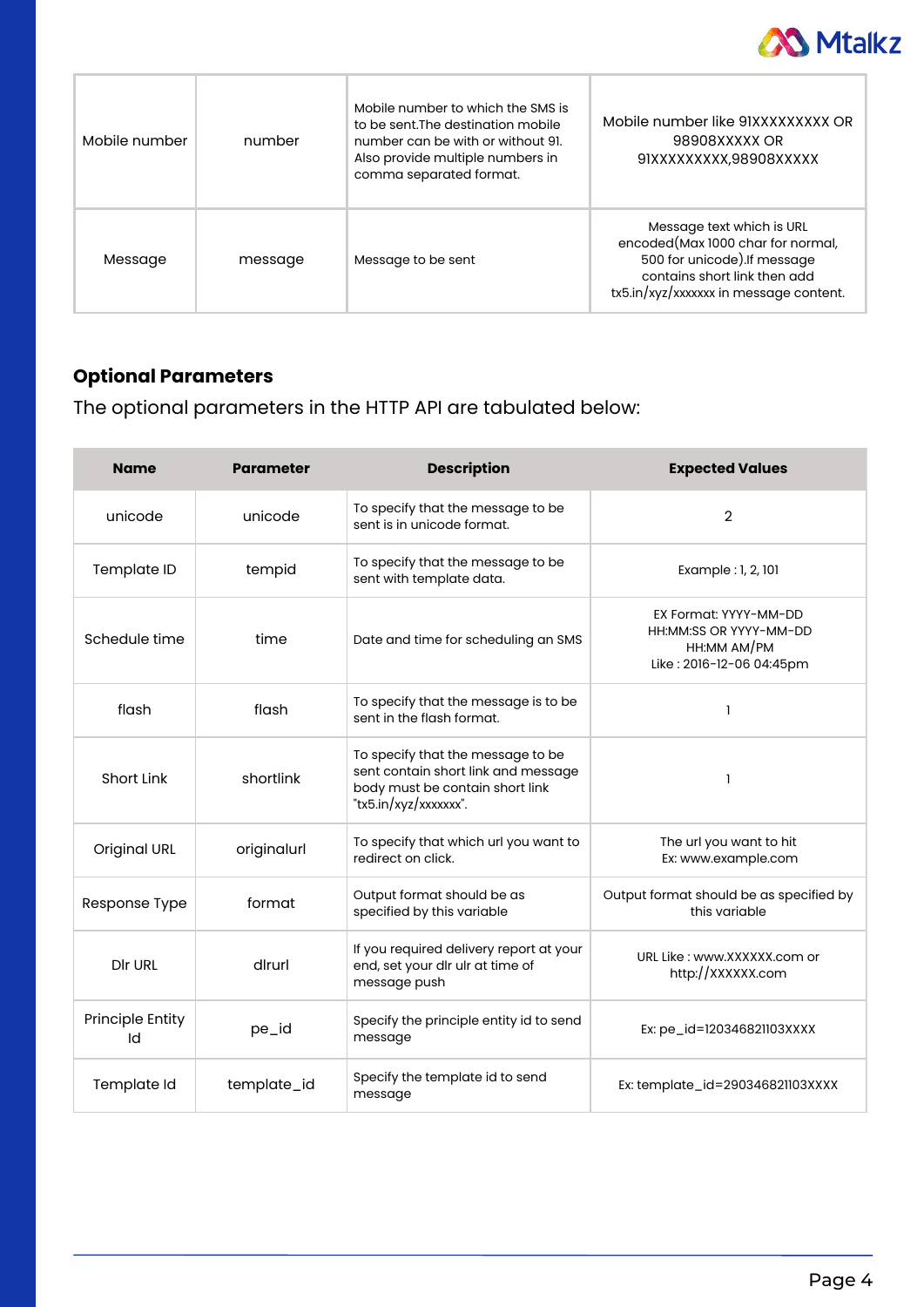

## **E x a m p l e R e s p o n s e s**

## **J S O N**

```
{
  "status": "OK",
 "data": [ { "id": "32-1", "mobile": "918800852106",
     "status": "SUBMITTED"
   },{
     "id": "32-2",
     "mobile": "919004674356",
     "status": "SUBMITTED"
   },{
     "id": "32-3",
     "mobile": "918471015383",
     "status": "SUBMITTED"
   }
  ],<br>"msgid" => "9813100982"
  "message": "message Submitted successfully"
}
```
## **P H P**

```
Array
\overline{ }([
 status] => OK
[data] => Array
    (
       [
0
]
=
>
A
r
r
a
y
          (
             [id] => 34-1
             [
m
o
bile
]
=
>
9
1
8
8
0
0
8
5
2
1
0
6
             [status] => SUBMITTED
          )
       [1] => Array
          (
             [id] => 34-2
             [
m
o
bile
]
=
>
9
1
9
0
0
4
6
7
4
3
5
6
             [status] => SUBMITTED
          )
       [2] => Array
          (
             [id] => 34-3
             [
m
o
bile
]
=
>
9
1
8
4
7
1
0
1
5
3
8
3
             [status] => SUBMITTED
)
```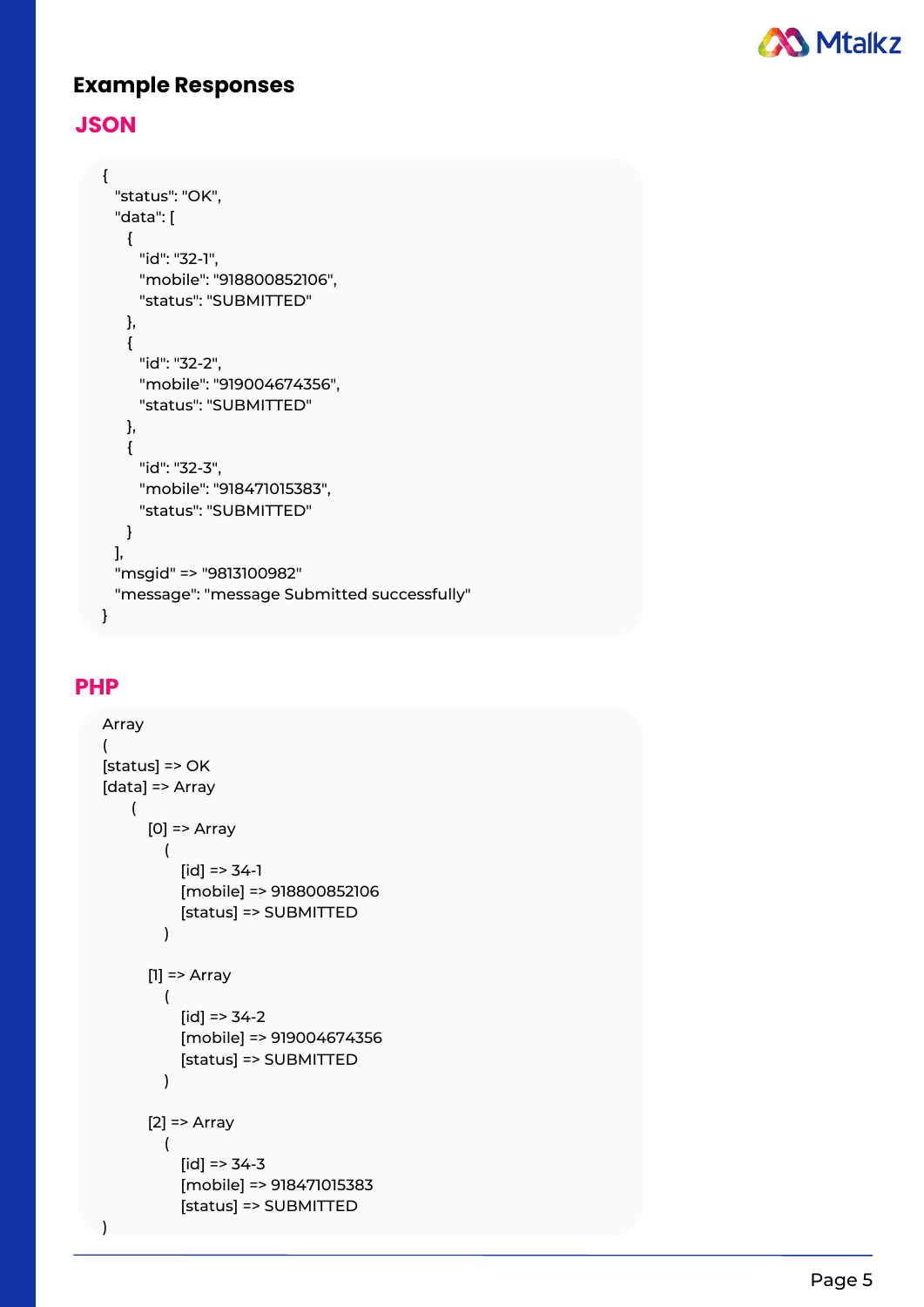

```
)
[msgid] => 9813100982
[message] => message Submitted successfully
)
```
## **Error Response**

```
{
  "status":"AZQ02",
  "message":"Invalid Api Key"
}
```
## **Response Data**

| status  | It indicates the success or failure of your request. |  |
|---------|------------------------------------------------------|--|
| message | It indicates the success or failure message.         |  |
| data    | All the response is wrapped in side data             |  |
| mobile  | Mobile number the sms will be sent                   |  |
| status  | status of the message                                |  |
| msgid   | message id of the sent message                       |  |

## **API Error Codes**

The common error codes received while using the API to send an SMS is in the below format :

| <b>STATUS</b> | <b>MESSAGE</b>                      |
|---------------|-------------------------------------|
| AZQ01         | Kindly provide apikey               |
| AZQ02         | Invalid Api Key                     |
| AZQ03         | Invalid user OR user is deactivated |
| AZQ04         | Invalid route                       |
| AZQ05         | Invalid senderid                    |
| AZQ06         | No message found                    |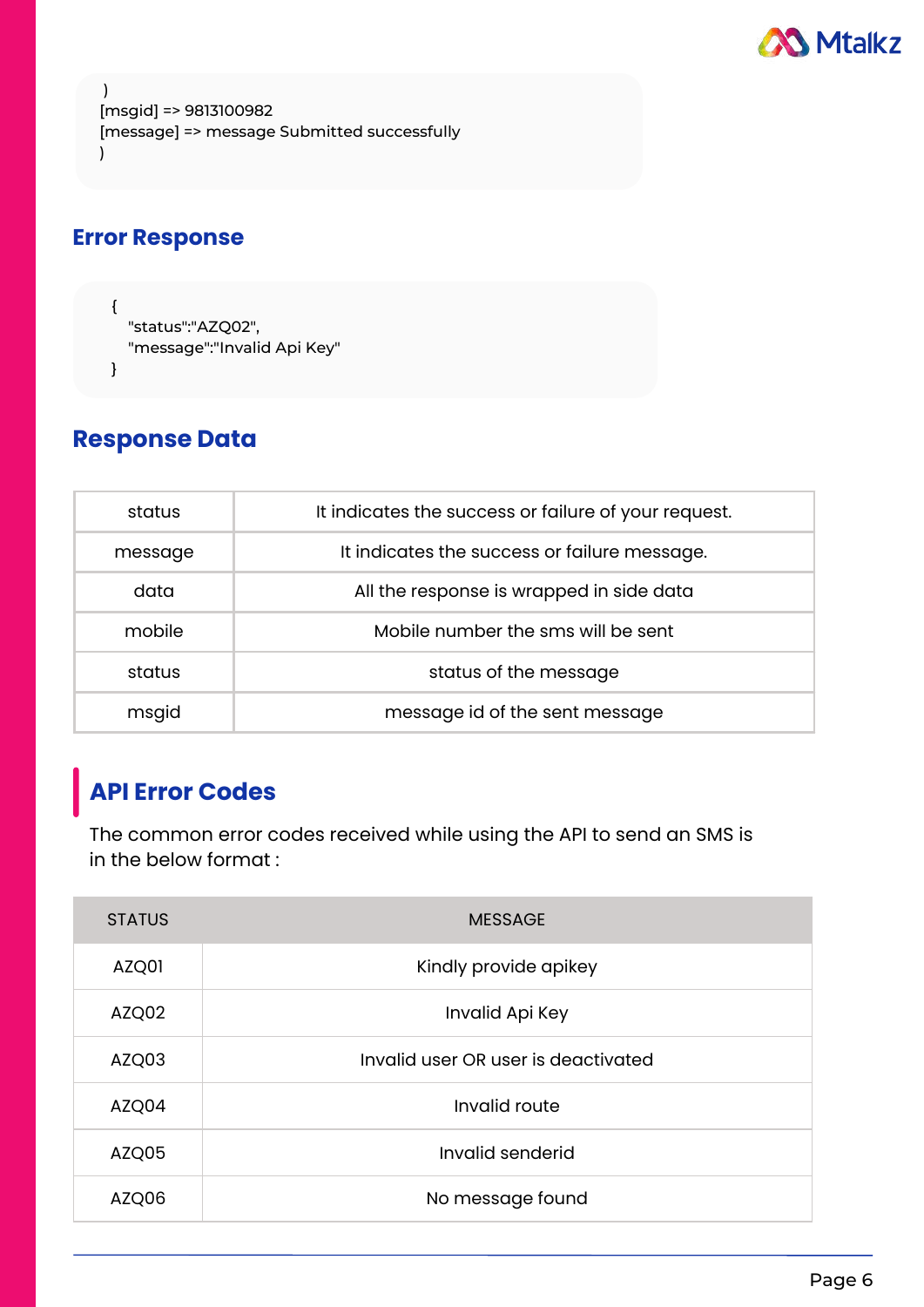

| AZQ07             | Schedule Datetime can't less than current time      |  |
|-------------------|-----------------------------------------------------|--|
| AZQ08             | Invalid datetime format                             |  |
| AZQ09             | No numbers found                                    |  |
| AZQ10             | You have insufficient credit                        |  |
| AZQ <sub>12</sub> | Message campaign failed                             |  |
| AZQ <sub>13</sub> | There is no numbers to send sms                     |  |
| AZQ <sub>14</sub> | You have not provided shortlink value               |  |
| AZQ <sub>15</sub> | You have not provided Original Url                  |  |
| AZQ16             | You have not added tracking URL in messages content |  |
| AZQ17             | Invalid shortlink value                             |  |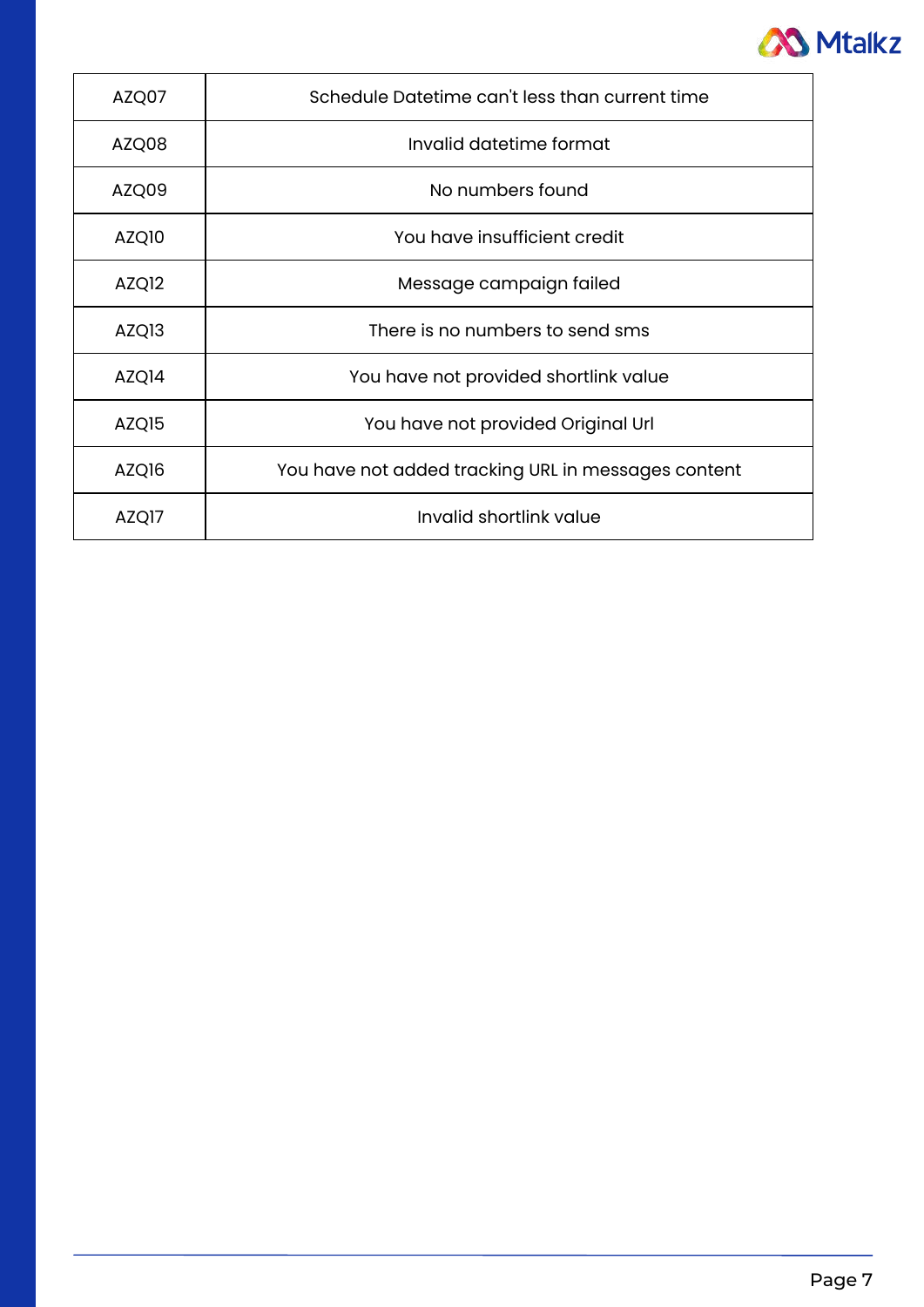

## **2. XML API**

## **Send SMS using XML API :**

http://msg.mtalkz.com/V2/xml-api.php?xml=&format=XML;

Below is the sample xml data before url encoding. You have to send below xml in post method.

## **Sample XML Data :**

```
<?xml version="1.0" encoding="UTF-8"?>
<api>
<apikey>XXXXXXXXXXXXXXX</apikey>
<senderid>XXXXX</senderid>
<time></time>
<unicode></unicode>
<message><![CDATA[Testing XML API by support ]]></message>
<sms>
<to>XXXXXXXX</to>
</sms>
<sms>
<to>XXXXXXXXX</to>
</sms>
</api>
```
## **Parameter Specifications :**

## Mandatory Parameters :

| <b>Name</b>     | Parameter | Description                                                                                                                 | <b>Expected Values</b>                               |
|-----------------|-----------|-----------------------------------------------------------------------------------------------------------------------------|------------------------------------------------------|
| API Key         | apikey    | API/Working key generated from your<br>SMS Account.                                                                         | Alphanumeric working key<br>generated from web panel |
| <b>SENDERIC</b> | senderid  | Sender ID 6 Character only allow.                                                                                           | Sender id EX: AZMARQ                                 |
| <b>NUMBER</b>   | number    | Enter multiple number SMS Node(can<br>repeat.(Required)                                                                     | to : Mobile number in sms node.<br>(Required)        |
| <b>MESSAGE</b>  | message   | Message to be sent. In case of any<br>special characters in your message,<br>enclose it within CDATA a s in the<br>example. |                                                      |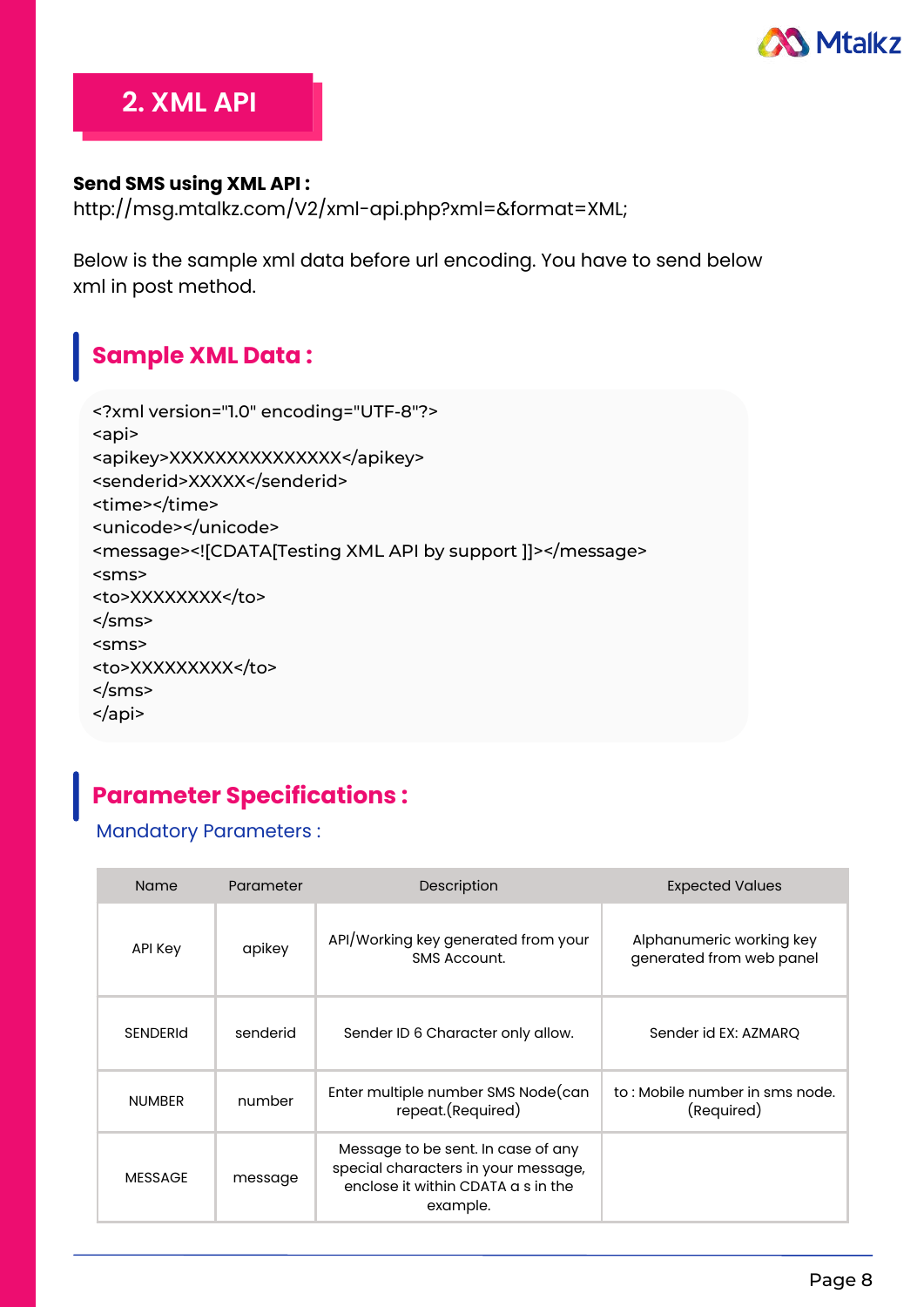

## **Optional Parameters**

## The optional parameters in the HTTP Balance API are tabulated below:

| <b>Name</b>         | Parameter   | Description                                                                                                   | <b>Expected Values</b>                  |
|---------------------|-------------|---------------------------------------------------------------------------------------------------------------|-----------------------------------------|
| Date and Time       | datetime    | for schedule sms.                                                                                             |                                         |
| Unicode             | Unicode     | 2 (if you want to send<br>regional language msg then<br>use otherwise not required to<br>use this parameter). |                                         |
| Principle Entity Id | pe_id       | Specify the principle entity id<br>to send message                                                            | Ex: pe_id=120346821103XXXX              |
| Template Id         | template_id | Specify the template id to<br>send message                                                                    | Ex:<br>template_id=290346821103XX<br>XX |

## **Error Response :**

## **Error Status**

```
<?xml version='1.0' encoding='UTF-8'?>
<api>
<status>Error</status>
<message>Please provide username and password.</message>
</api>
```
## **Success Status**

```
<?xml version='1.0' encoding='UTF-8'?>
<api>
<status>OK</status>
<data>
<id>2763392-1</id>
<mobile>918800852106</mobile>
<status>SUBMITTED</status>
</data>
<data>
<id>2763392-2</id>
<918744022180</mobile>
<status>SUBMITTED</status>
</data>
<message>message Submitted successfully</message>
\langle / api\rangle
```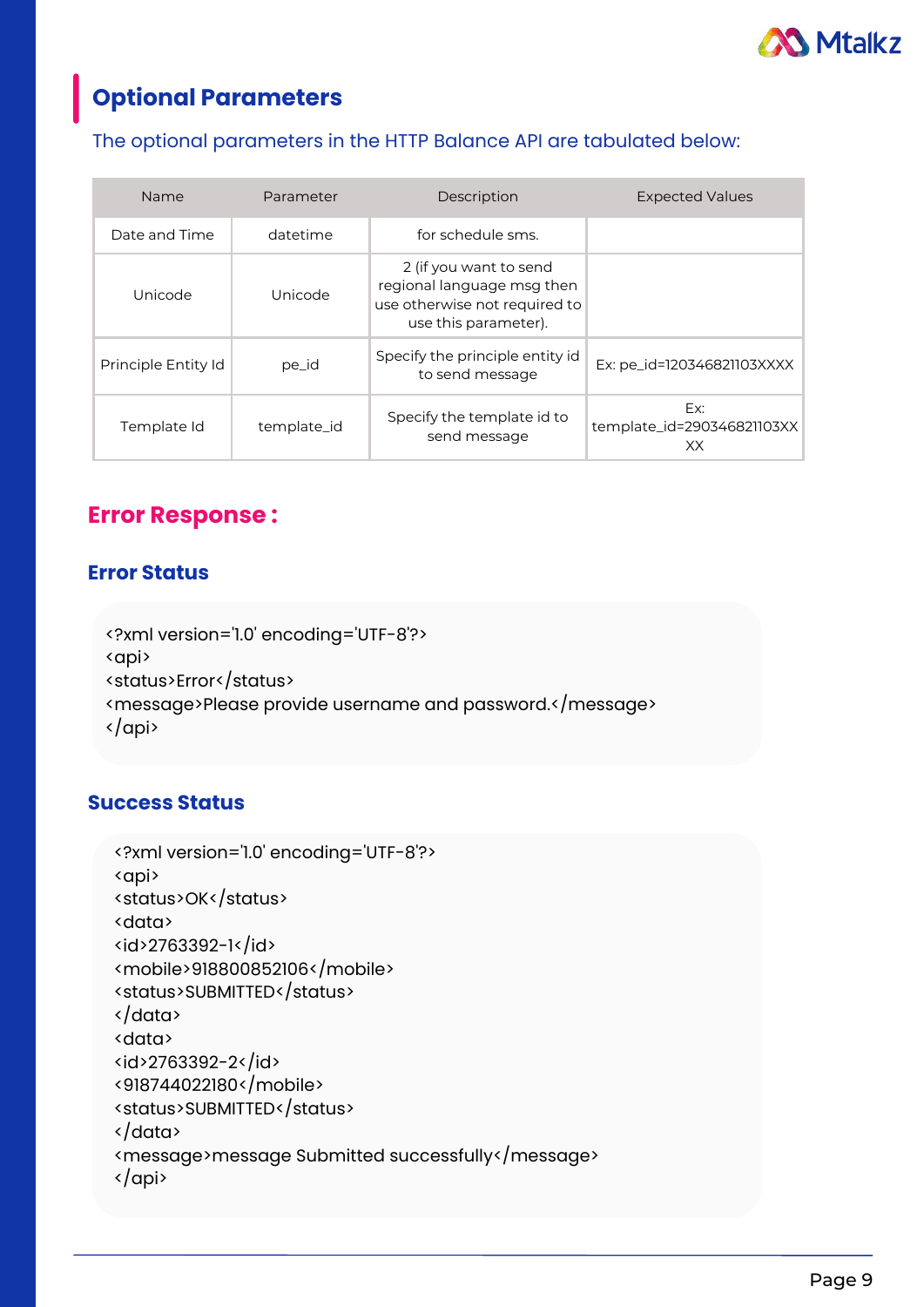

**3. Customize SMS**

## **HTTP Customize API Specification**

Add nearly any HTML within, even for linked list groups like the one below.

## **Sending Customize SMS**

```
http://msg.mtalkz.com/V2/http-customize-api.php?
apikey=XXXXXXXXXXXXXXXX&senderid=XXXXXX&number=XXXXXXXXXXX,XXXXXX
XXXXX,XXXXXXXXXXX&message=msg1^msg2^msg3&shortlink=1&originalurl=XX
XXXXXX&format=json
```
## **Sending An SMS Using Post method**

```
http://msg.mtalkz.com/V2/http-customize-api-post.php
```
## **Example Post Data**

If You are using post method to send message, then post only json data. if you want to add other parameter then add similarly.

```
{
  "apikey": "XXXXXXXXXXXXXXX",
  "senderid": "XXXXXX",
  "format": "json",
  "data": [
    {
      "number": "91XXXXXXXXXX",
     "message": "This is test SMS1"
    },
    {
     "number": "91XXXXXXXXXX",
     "message": "This is test SMS2"
    }
  ]
}
```
## **HTTP Customize API Specification**

The API parameter specifications are described in the following sections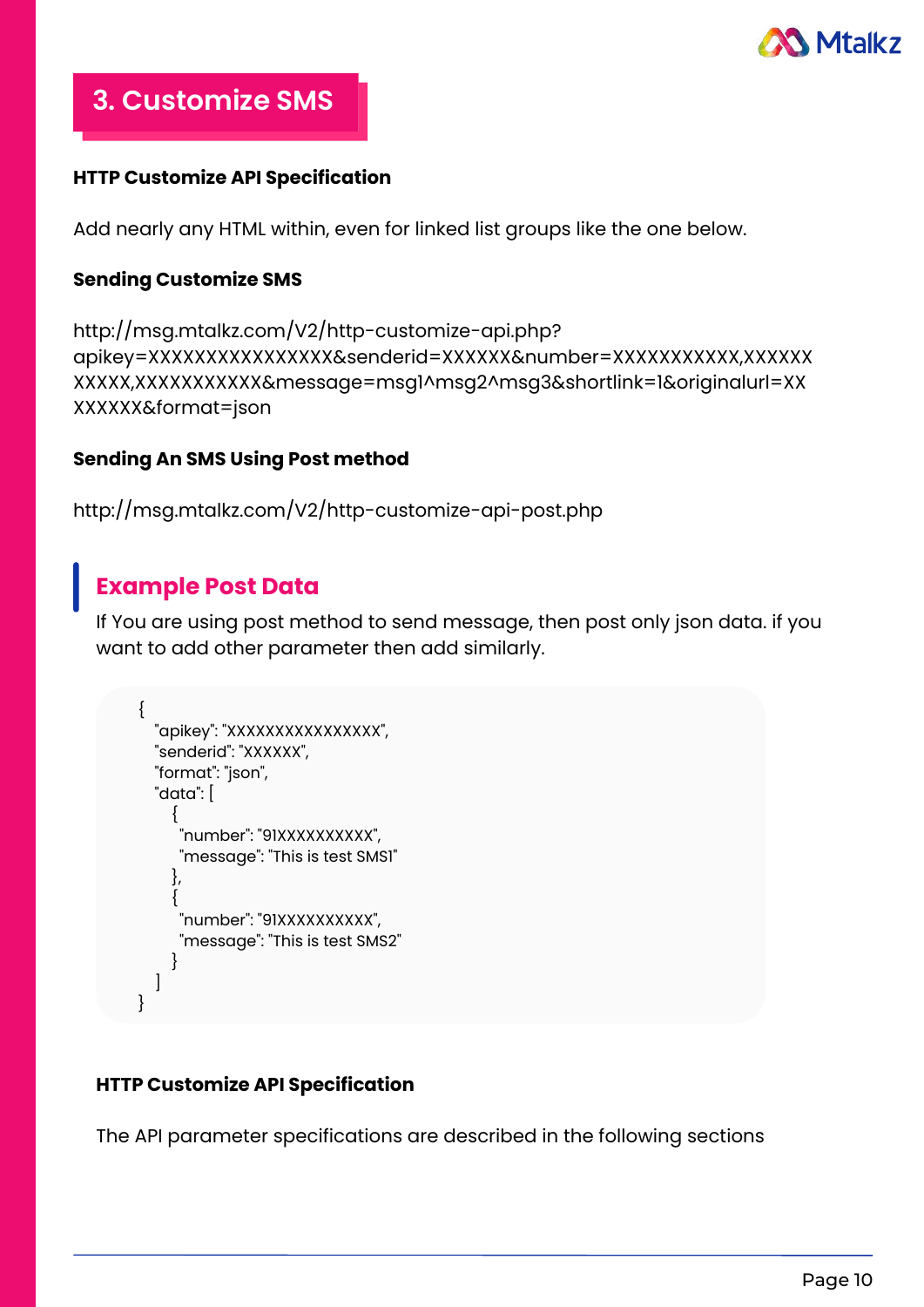

## **Mandatory Parameters**

## The mandatory parameters in the HTTP Customize API are tabulated below

| Name             | Parameter | Description                                                                                                                                                                    | <b>Expected Values</b>                                                                                                                                                     |
|------------------|-----------|--------------------------------------------------------------------------------------------------------------------------------------------------------------------------------|----------------------------------------------------------------------------------------------------------------------------------------------------------------------------|
| <b>API Key</b>   | apikey    | API/Working key generated<br>from your SMS Account                                                                                                                             | Alphanumeric working key<br>generated from web panel                                                                                                                       |
| Sender ID        | senderid  | Sender ID assigned to your<br>account                                                                                                                                          | Sender ID 6 Character only<br>allow                                                                                                                                        |
| Mobile<br>number | number    | Mobile number to which the<br>SMS is to be sent. The<br>destination mobile number can<br>be with or without 91. Also<br>provide multiple numbers in<br>comma separated format. | Mobile number like<br>91XXXXXXXXX OR 98908XXXXX<br>OR 91XXXXXXXXX,98908XXXXX                                                                                               |
| Message          | message   | Message to be sent                                                                                                                                                             | Message text which is URL<br>encoded(Max 1000 char for<br>normal, 500 for unicode).If<br>message contains short link<br>then add tx5.in/xyz/xxxxxxx in<br>message content. |

## **Optional Parameters**

## The optional parameters in the HTTP Customize API are tabulated below:

| Name          | Parameter | Description                                                       | <b>Expected Values</b>                                                                     |
|---------------|-----------|-------------------------------------------------------------------|--------------------------------------------------------------------------------------------|
| unicode       | unicode   | To specify that the message to be<br>sent is in unicode format.   | 2                                                                                          |
| Template ID   | tempid    | To specify that the message to be<br>sent with template data.     | Example : 1, 2, 101                                                                        |
| Schedule time | time      | Date and time for scheduling an<br><b>SMS</b>                     | EX Format: YYYY-MM-DD<br>HH:MM:SS OR YYYY-MM-DD<br>HH:MM AM/PM<br>Like: 2016-12-06 04:45pm |
| flash         | flash     | To specify that the message is to be<br>sent in the flash format. |                                                                                            |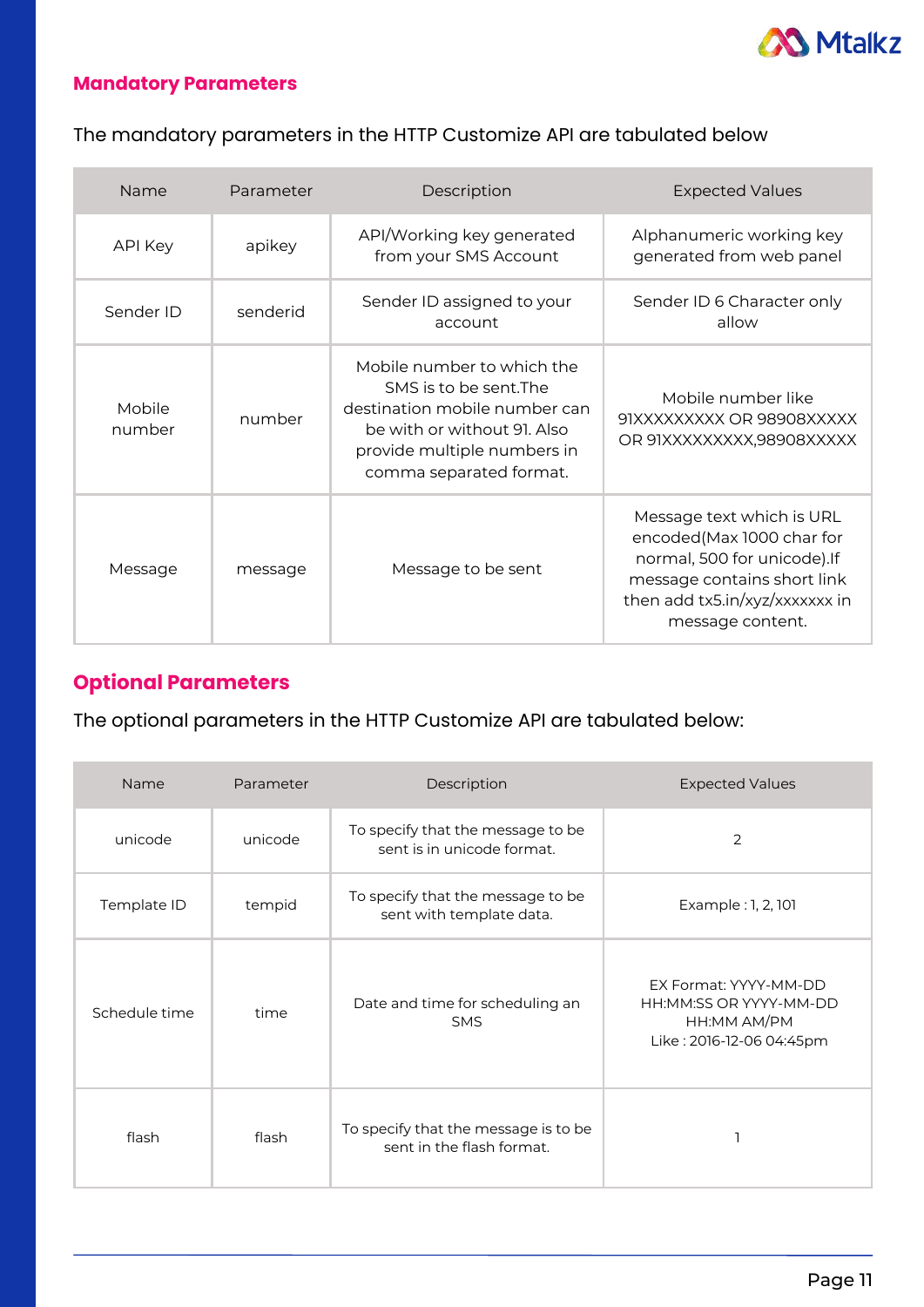

| Name          | Parameter   | Description                                                                                 | <b>Expected Values</b>                            |
|---------------|-------------|---------------------------------------------------------------------------------------------|---------------------------------------------------|
| Short Link    | shortlink   | To specify that the message to be<br>sent contain short link.                               |                                                   |
| Original URL  | originalurl | To specify that which url you want<br>to redirect on click.                                 | The url you want to hit<br>Ex: www.example.com    |
| Response Type | dlrurl      | If you required delivery report at<br>your end, set your dir uir at time of<br>message push | URL Like : www.XXXXXX.com or<br>http://XXXXXX.com |
| Dir URL       | pe_id       | Specify the principle entity id to<br>send message                                          | Ex: pe_id=120346821103XXXX                        |
| Template Id   | template_id | Specify the template id to send<br>message                                                  | Ex:<br>template_id=290346821103XXXX               |

## **Example Responses**

**JSON**

```
{
 "status": "OK",
 "data": [
   \{"id": "32-1",
     "mobile": "918800852106",
     "status": "SUBMITTED"
   },
   {
     "id": "32-2",
     "mobile": "919004674356",
     "status": "SUBMITTED"
   },
   {
     "id": "32-3",
     "mobile": "918471015383",
     "status": "SUBMITTED"
   }
 ],
 "msgid" => "9813100982"
 "message": "message Submitted successfully"
}
```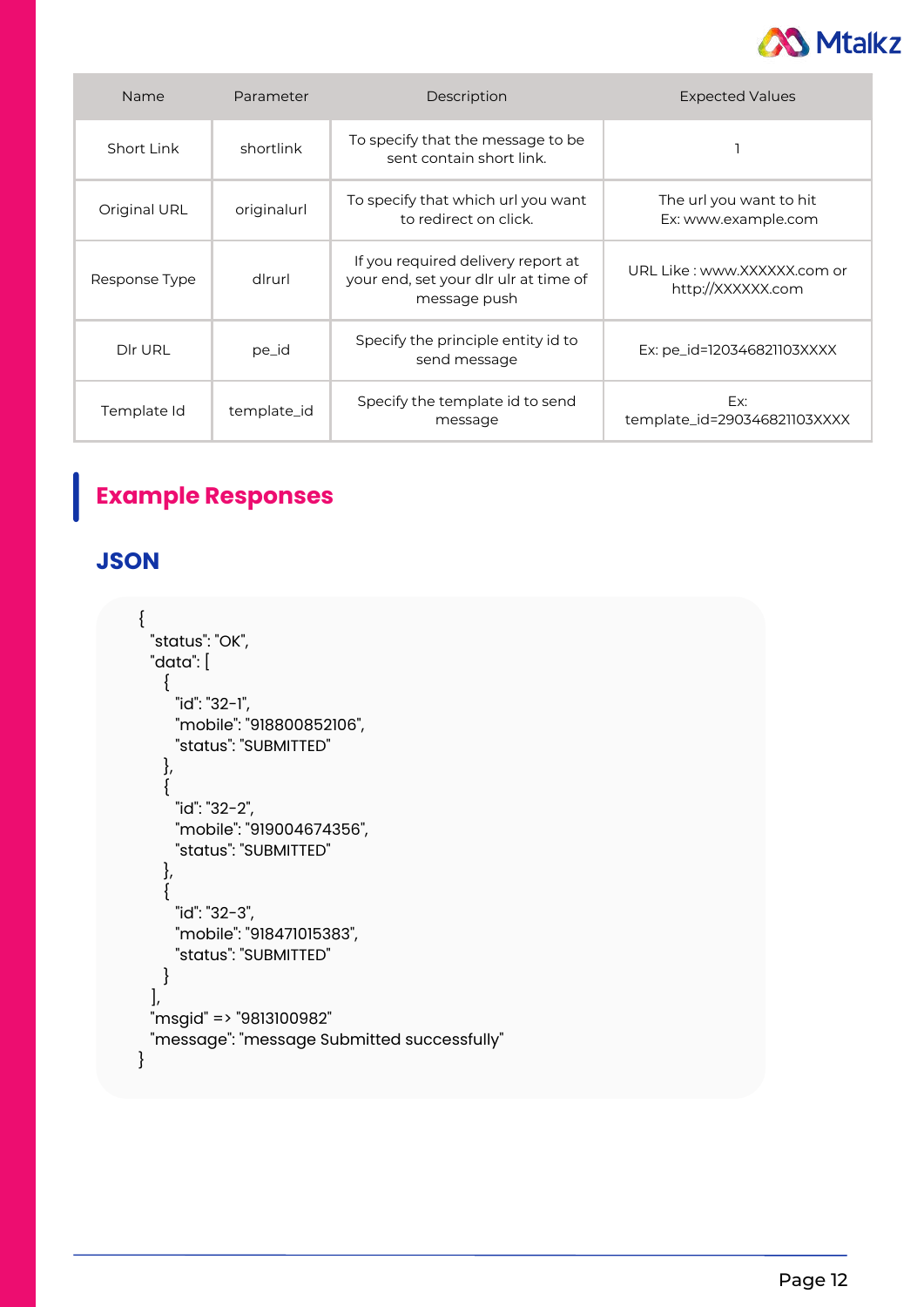

## **PHP**

```
Array
(
  [status] \Rightarrow OK[data] => Array
    \left([0] => Array
         (
           [id] => 34-1
           [mobile] => 918800852106
           [status] => SUBMITTED
         )
      [1] \Rightarrow Array
         (
           [id] => 34-2
           [mobile] => 919004674356
           [status] => SUBMITTED
         )
      [2] \Rightarrow Array
         (
           [id] => 34-3
           [mobile] => 918471015383
           [status] => SUBMITTED
         )
    )
  [msgid] => 9813100982
  [message] => message Submitted successfully
)
```
## **Error Response**

```
{
  "status":"AZQ02",
  "message":"Invalid Api Key"
}
```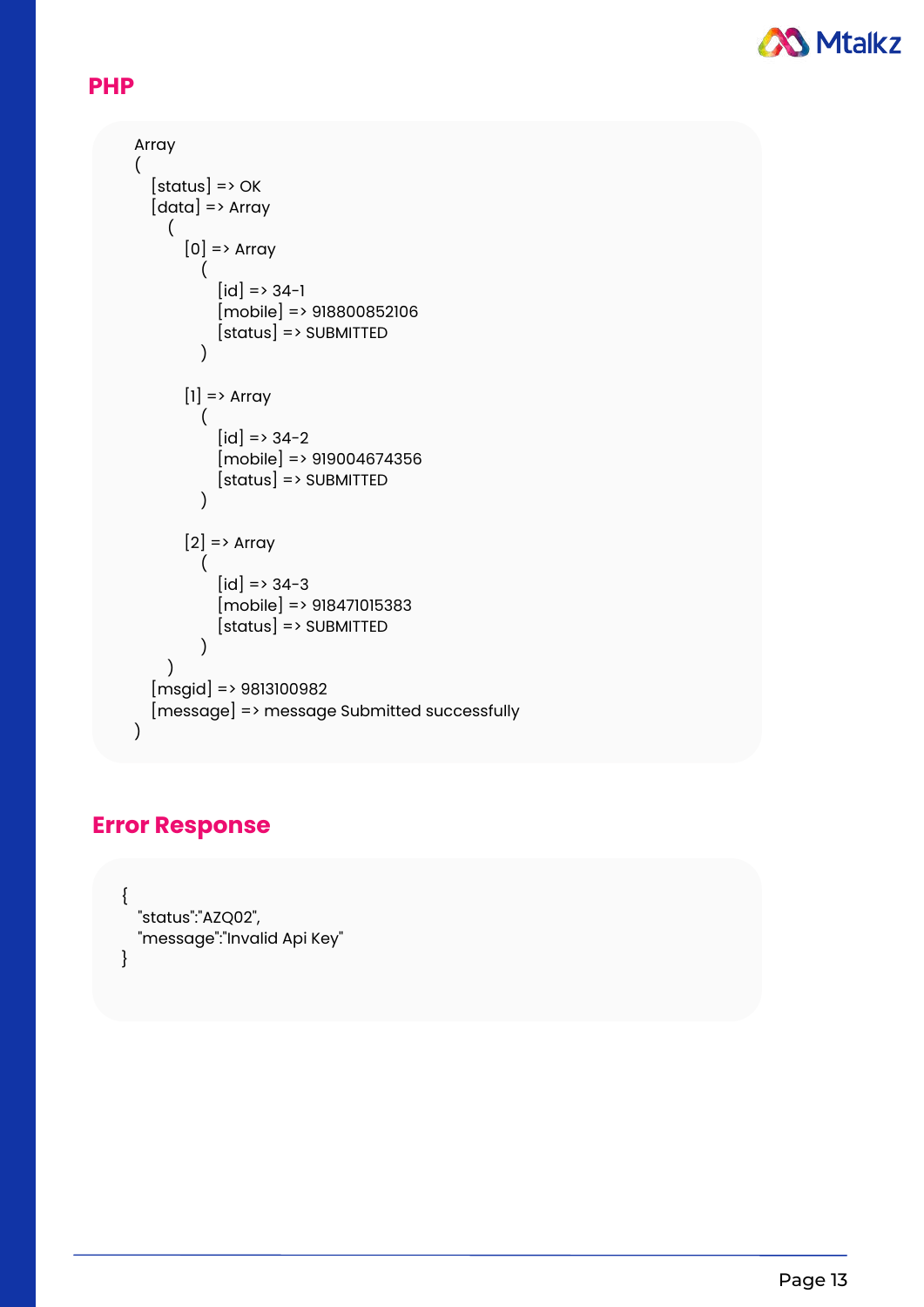

## **Response Data**

| status  | It indicates the success or failure of your request. |
|---------|------------------------------------------------------|
| message | It indicates the success or failure message.         |
| data    | All the response is wrapped in side data             |
| mobile  | Mobile number the sms will be sent                   |
| status  | status of the message                                |
| msgid   | message id of the customize message                  |

## **API Error Codes**

The common error codes received while using the API to send an SMS is in the below format :

| <b>STATUS</b>     | <b>MESSAGE</b>                                 |
|-------------------|------------------------------------------------|
| AZQ01             | Kindly provide apikey                          |
| AZQ02             | Invalid Api Key                                |
| AZQ03             | Invalid user OR user is deactivated            |
| AZQ04             | Invalid route                                  |
| AZQ05             | Invalid senderid                               |
| AZQ06             | No message found                               |
| AZQ07             | Schedule Datetime can't less than current time |
| AZQ08             | Invalid datetime format                        |
| AZQ09             | No numbers found                               |
| AZQ10             | You have insufficient credit                   |
| AZQ12             | Message campaign failed                        |
| AZQ <sub>13</sub> | There is no numbers to send sms                |
| AZQ14             | You have not provided shortlink value          |
| AZQ15             | You have not provided Original Url             |
| AZQ16             | Invalid shortlink value                        |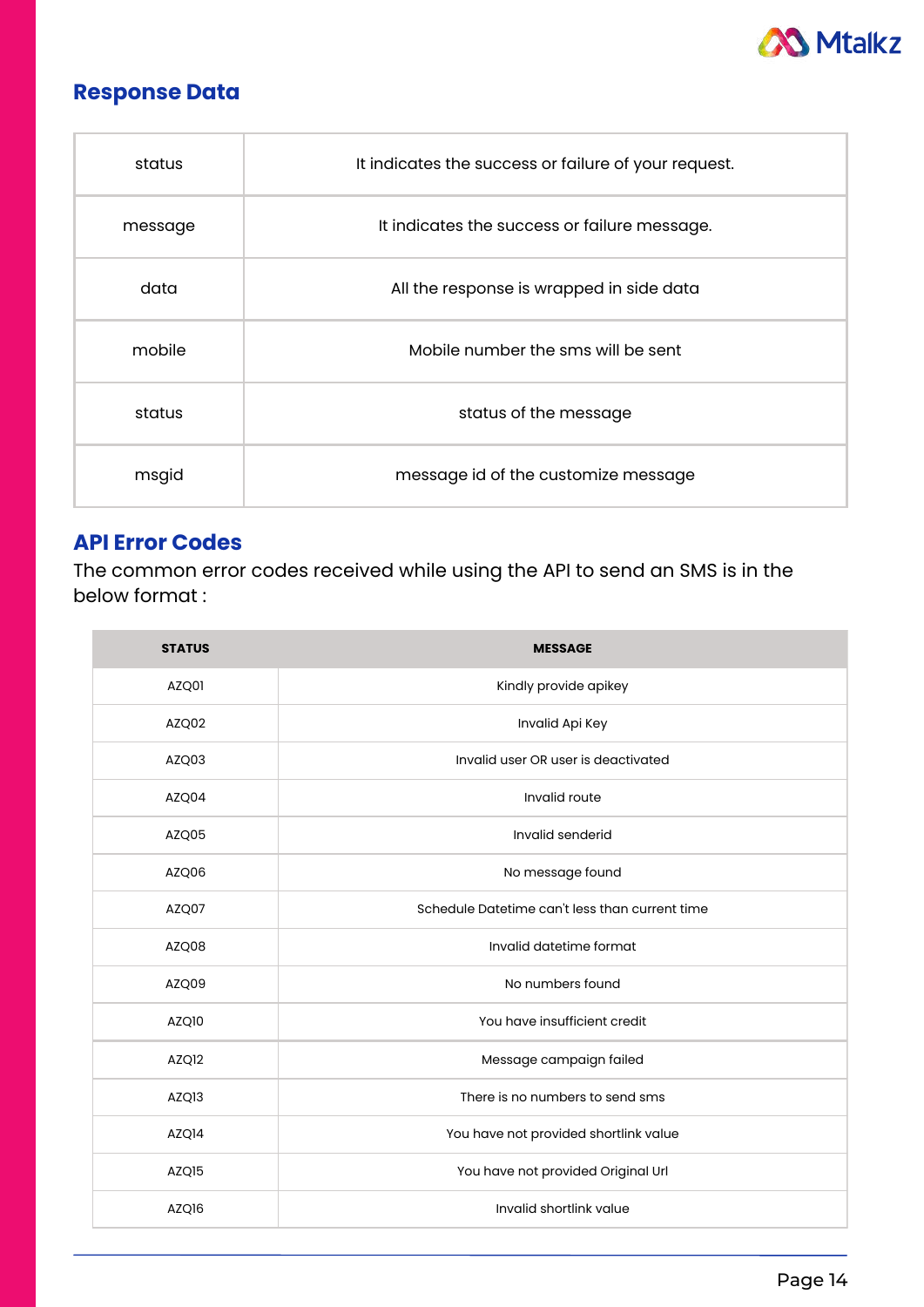

## **4. Pull DLR Response**

### **HTTP API Specification**

Add nearly any HTML within, even for linked list groups like the one below.

#### **Get DLR Response**

http://msg.mtalkz.com/V2/http-dlr.php?apikey=XXXXXXXXXXXXXXXX&id=xxxxxxxxx,xxxxxxxx-x,xxxxxxxx-x&format=json

## **HTTP API Specification**

The API parameter specifications are described in the following sections

## **Mandatory Parameters**

The mandatory parameters in the HTTP API are tabulated below:

| <b>Name</b> | Parameter | <b>Description</b>                                                          | <b>Expected Values</b>                                                     |
|-------------|-----------|-----------------------------------------------------------------------------|----------------------------------------------------------------------------|
| API Key     | apikey    | API/Working key generated<br>from your SMS Account                          | Alphanumeric working key generated<br>from web panel                       |
| Id          | id        | Response id{"id":"xxxxxxxx-x"}<br>to which you want to get<br>DLR Response. | id like {"id":"xxxxxxxx-x"} give the status of<br>g number like 98908XXXXX |

## **Optional Parameters**

The optional parameters in the HTTP API are tabulated below:

| <b>Name</b> | <b>Parameter</b> | <b>Description</b>          | <b>Expected Values</b>                |
|-------------|------------------|-----------------------------|---------------------------------------|
| Response    | format           | Output format should be as  | PHP/JSON. Default response will be in |
| Type        |                  | specified by this variable. | <b>JSON</b>                           |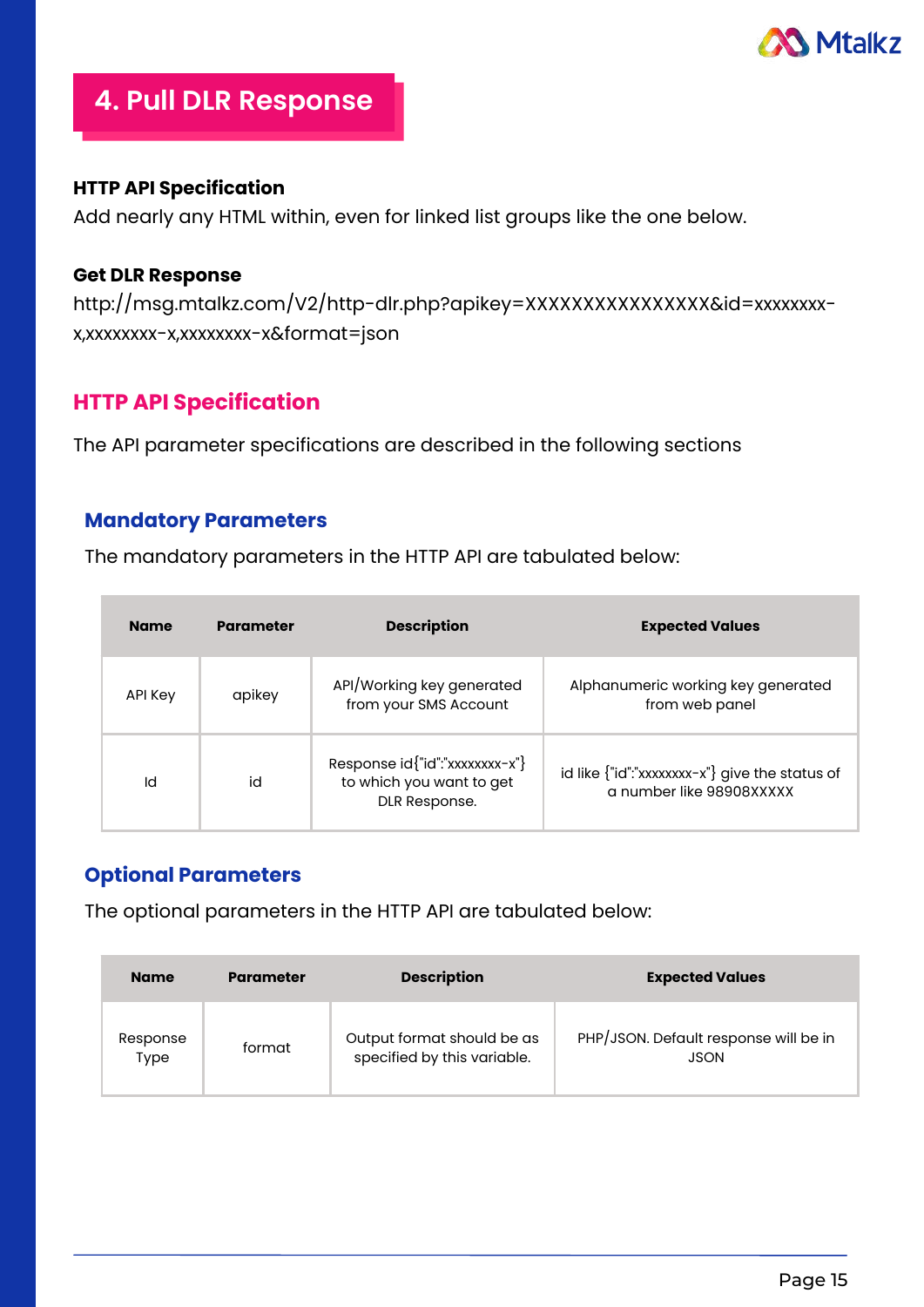

## **E x a m p l e R e s p o n s e s**

## **J S O N**

```
{
  "status": "OK",
  "data": [
     {
       "id": "32-1",
       "mobile": "8471015383",
       "status": "submitted"
       "status-desc": "delivered"
     }
,
     {
       "id": "32-2",
       "mobile": "8471015383",
       "status": "submitted"
       "status-desc": "delivered"
     }
,
     {
       "id": "32-3",
       "mobile": "8471015383",
       "status": "submitted"
       "status-desc": "delivered"
     }
  ]
,
  "message": "request Submitted successfully"
}
```
## **P H P**

```
Array
(
    \left\lfloor \frac{\text{status}}{\text{status}} \right\rfloor \Rightarrow \text{OK}[
d
a
t
a
]
=
>
A
r
r
a
y
        (
             [0] \Rightarrow Array
                \left(\lfloor id \rfloor = \frac{1}{2} 34-1
                     [
m
o
bile
]
=
>
9
1
8
8
0
0
8
5
2
1
0
6
                     \lbrack status\rbrack \Rightarrow submitted
                     \lbrackstatus-desc\rbrack \rightarrow delivered
                )
             [1] \Rightarrow Array
                (
                     [d] => 34-2
                     [
m
o
bile
]
=
>
9
1
9
0
0
4
6
7
4
3
5
6
                     \lbrack status\rbrack \Rightarrow submitted
                     \lbrackstatus-desc\rbrack \rightarrow delivered
                )
```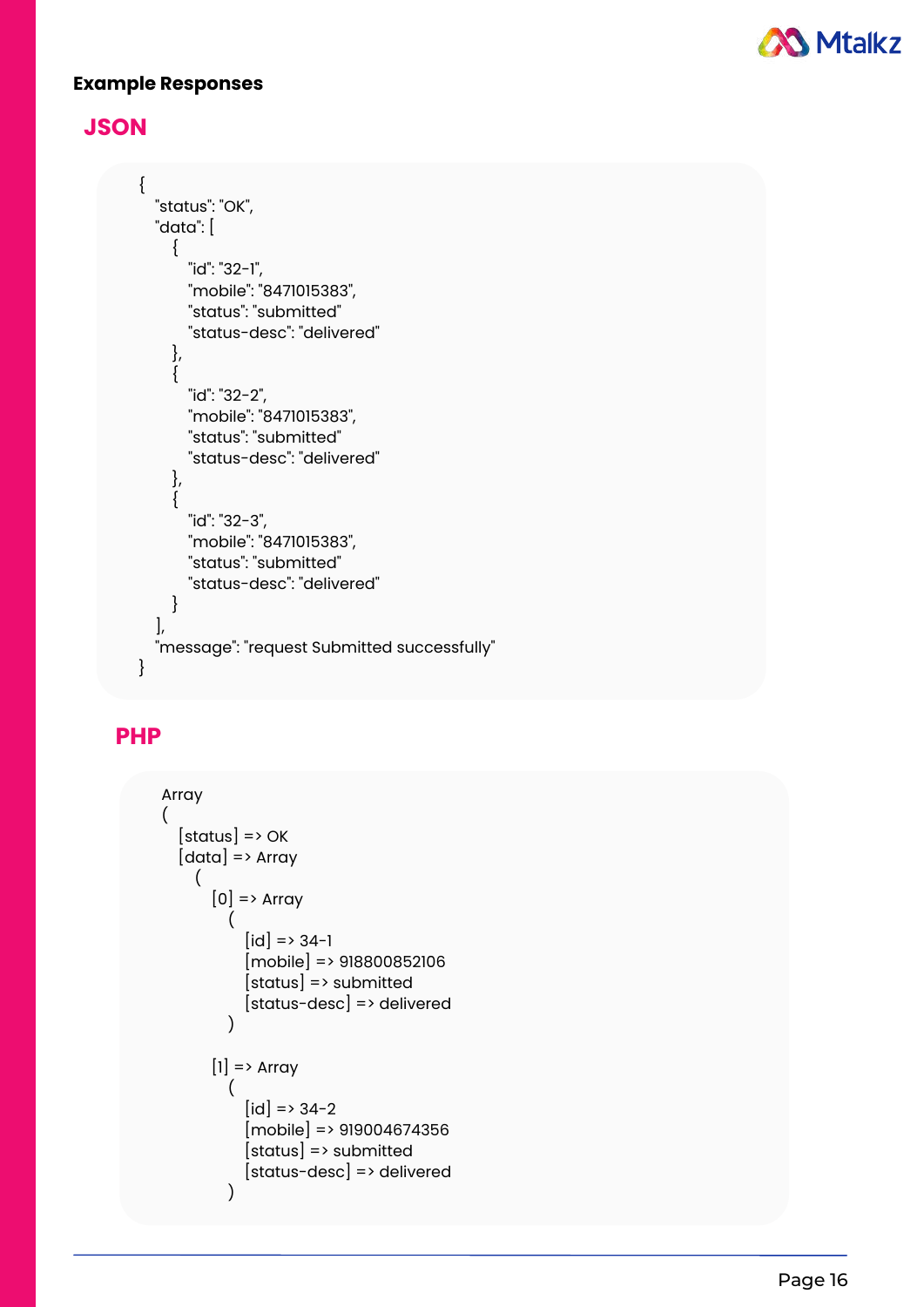

$$
[2] = \text{Array}
$$
\n
$$
([id] = \text{34-3}
$$
\n
$$
[mobile] = \text{318471015383}
$$
\n
$$
[status] = \text{318471015383}
$$
\n
$$
[status = \text{318471015383}]
$$
\n
$$
[status = \text{318471015383}]
$$
\n
$$
[status = \text{318471015383}]
$$
\n
$$
]
$$
\n
$$
]
$$
\n
$$
]
$$
\n
$$
]
$$
\n
$$
]
$$
\n
$$
]
$$
\n
$$
]
$$
\n
$$
]
$$
\n
$$
]
$$
\n
$$
]
$$
\n
$$
]
$$
\n
$$
]
$$
\n
$$
]
$$
\n
$$
]
$$
\n
$$
]
$$
\n
$$
]
$$
\n
$$
]
$$
\n
$$
]
$$
\n
$$
]
$$
\n
$$
]
$$
\n
$$
]
$$
\n
$$
]
$$
\n
$$
]
$$
\n
$$
]
$$
\n
$$
]
$$
\n
$$
]
$$
\n
$$
]
$$
\n
$$
]
$$
\n
$$
]
$$
\n
$$
]
$$
\n
$$
]
$$
\n
$$
]
$$
\n
$$
]
$$
\n
$$
]
$$
\n
$$
]
$$
\n
$$
]
$$
\n
$$
]
$$
\n
$$
]
$$
\n
$$
]
$$
\n
$$
]
$$
\n
$$
]
$$
\n
$$
]
$$
\n
$$
]
$$
\n
$$
]
$$
\n
$$
]
$$
\n
$$
]
$$
\n
$$
]
$$
\n
$$
]
$$
\n
$$
]
$$
\n
$$
]
$$
\n
$$
]
$$
\n
$$
]
$$
\n
$$
]
$$
\n
$$
]
$$
\n
$$
]
$$
\n
$$
]
$$
\n
$$
]
$$
\n
$$
]
$$
\n<

## **Error Response**

```
{
  "status":"AZQ02",
  "message":"Invalid Api Key"
}
```
## **Response Data**

| status      | It indicates the success or failure of your request. |  |
|-------------|------------------------------------------------------|--|
| message     | It indicates the success or failure message.         |  |
| data        | All the response is wrapped in side data             |  |
| mobile      | Mobile number of which you get the response          |  |
| status      | status of the response                               |  |
| status-desc | status of the response by operator                   |  |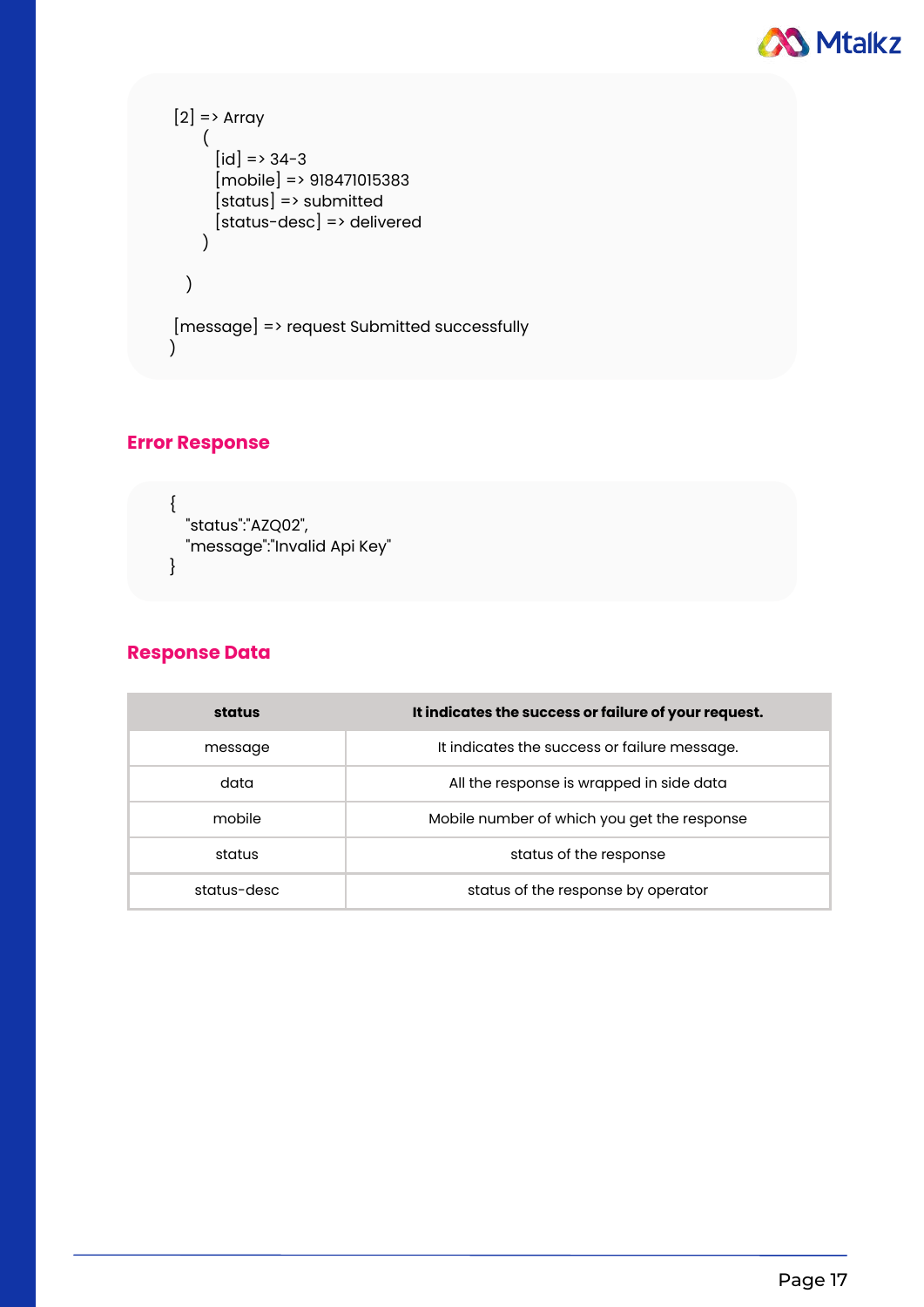

## **API Response Codes**

The common error codes received while using the API to send an SMS is in the below format :

| <b>STATUS</b> | <b>MESSAGE</b>             |
|---------------|----------------------------|
| Delivered     | Message has been delivered |
| Submitted     | Message has been submitted |
| Failed        | Message has failed         |
| Other         | Some unknown issue         |

#### **API Error Codes**

The common error codes received while using the API to send an SMS is in the below format :

| <b>STATUS</b> | <b>MESSAGE</b>                         |
|---------------|----------------------------------------|
| AZQ01         | Kindly provide apikey                  |
| AZQ02         | Invalid Api Key                        |
| AZQ03         | Invalid user OR user is deactivated    |
| AZQ04         | Kindly provide response id             |
| AZQ05         | At a time only 100 request can be sent |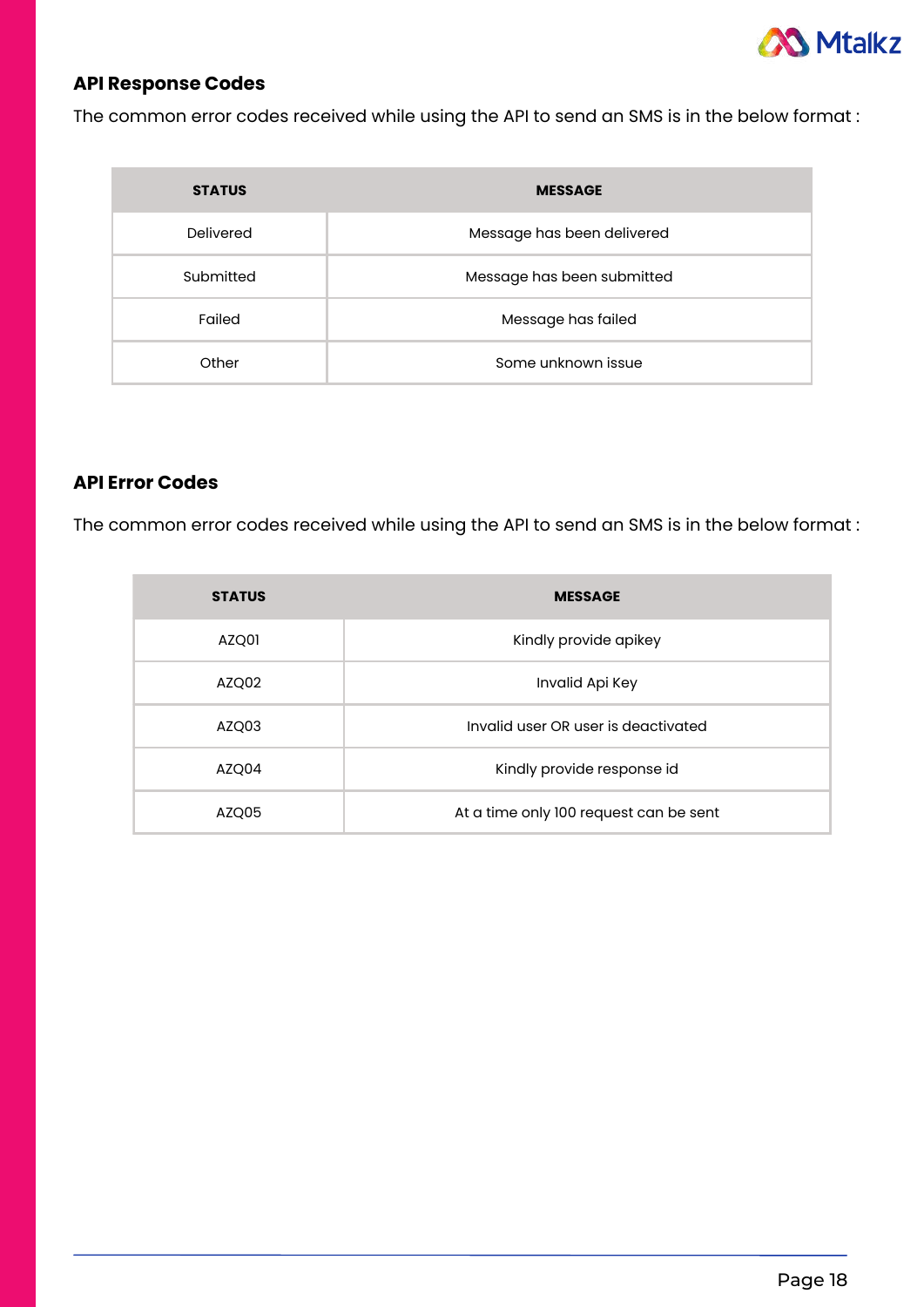

## **5. PUSH DLR Response**

### **HTTP Push API Specification**

The DLR Push API sends the DLR to the Client's URL , the method used for pushing delivery report onto the client's URL

### **Get your SMS status through DLR push API**

```
http://msg.mtalkz.com/V2/http-api.php?
apikey=XXXXXXXXXXXXXXXX&senderid=XXXXXX&number=XXXXXXXXXXX,
XXXXXXXXXXX,XXXXXXXXXXX&message=hello there&format=json&dlrurl=your dlr
url&reqmethod=X
```
### **HTTP API Specification**

The API parameter specifications are described in the following sections

#### **Mandatory Parameters**

The mandatory parameters in the HTTP API are tabulated below:

| <b>Name</b>           | <b>Parameter</b> | <b>Description</b>                                                                                                                                                          | <b>Expected Values</b>                                                             |
|-----------------------|------------------|-----------------------------------------------------------------------------------------------------------------------------------------------------------------------------|------------------------------------------------------------------------------------|
| <b>API Key</b>        | apikey           | API/Working key generated from<br>your SMS Account                                                                                                                          | Alphanumeric working key<br>generated from web panel                               |
| Sender ID             | senderid         | Sender ID assigned to your account                                                                                                                                          | Sender ID 6 Character only allow                                                   |
| Mobile number         | number           | Mobile number to which the SMS is<br>to be sent. The destination mobile<br>number can be with or without 91.<br>Also provide multiple numbers in<br>comma separated format. | Mobile number like 91XXXXXXXXX<br>OR 98908XXXXX OR<br>91XXXXXXXXX,98908XXXXX       |
| Message               | message          | Message to be sent                                                                                                                                                          | Message text which is URL<br>encoded(Max 1000 char for<br>normal, 500 for unicode) |
| Dir URL               | dlrurl           | If you required delivery report at<br>your end, set your dir uir at time of<br>message push                                                                                 | URL Like: www.XXXXXX.com or<br>http://xxxxxx.com                                   |
| <b>Request Method</b> | regmethod        | reqmethod used for, in which<br>menthod you want response POST<br>or GET. If you not passing<br>reqmethod parameter value default<br>will be post menthod                   | "post" for POST and "get" for GET                                                  |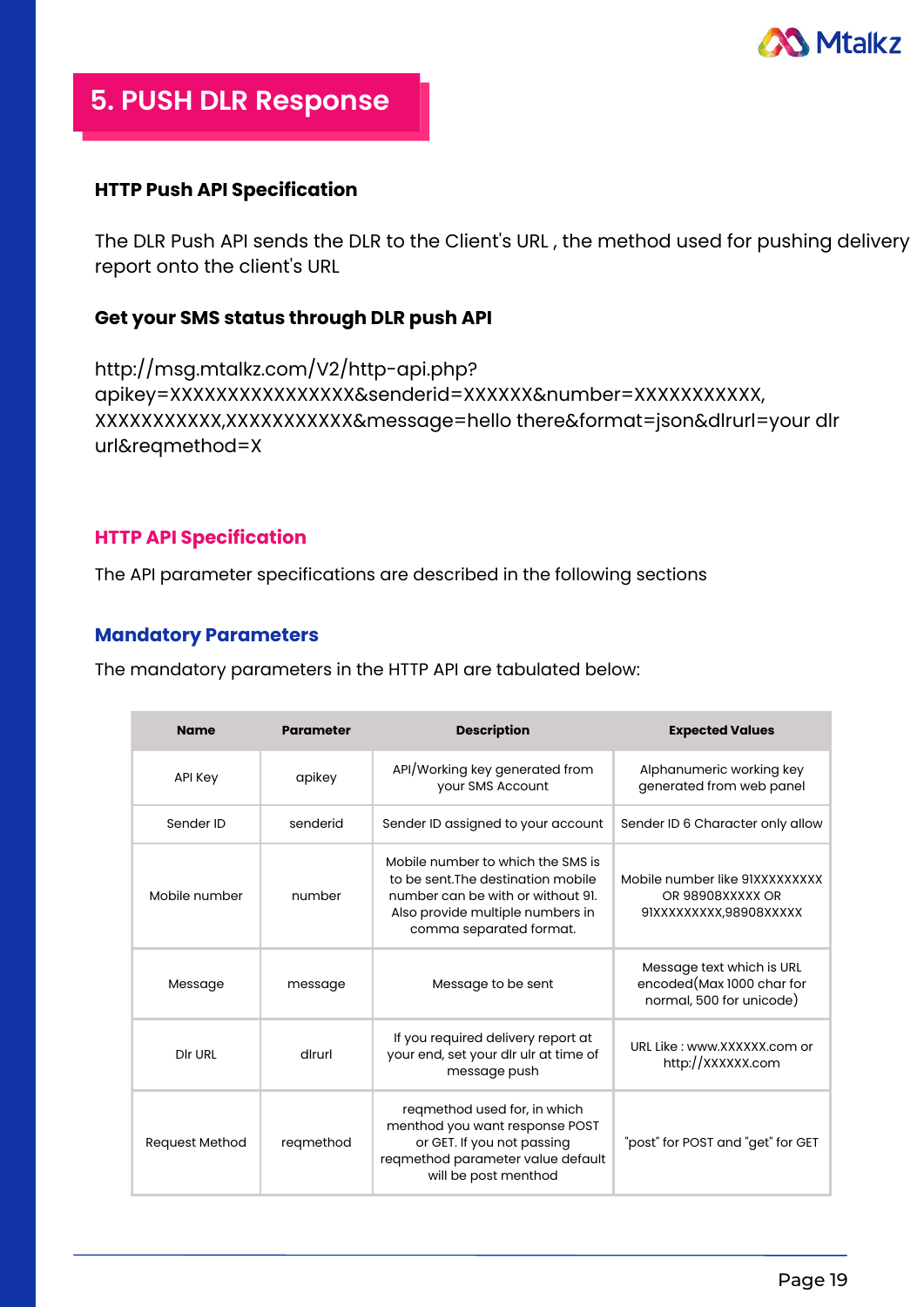

#### **Delivery Report Push Format using post method :**

#### **ULR response through post method :**

[ { "msgid": "xxxxxxxxxxxxxx", "errorCode": "xxxx", "dlrTime": "xxxxxxxxxx", "mobile": "xxxxxxxxxxx", "status": "Delivered" }, { "msgid": "xxxxxxxxxxxxxx", "errorCode": "xxxx", "dlrTime": "xxxxxxxxxx", "mobile": "xxxxxxxxxxx", "status": "Delivered" }, { "msgid": "xxxxxxxxxxxxxx", "errorCode": "xxxx", "dlrTime": "xxxxxxxxx", "mobile": "xxxxxxxxxxx", "status": "Delivered" } ]

### **ULR response through GET method :**

Your dlr URL? msgid=xxxxxxxxxxxxxx&errorCode=xxx&dlrTime=xxxxxxxxxx&mobile=xxxxxxxxxx&senderid =xxxxxx&status=xxxxxxxxxx

## **Response Dlr Push Paramerts Specification**

| Your DLR URL  | your dir uir at time of message push                                                |
|---------------|-------------------------------------------------------------------------------------|
| sender        | Sender-id.                                                                          |
| msgid         | The unique identification for message given at the time of<br>submission            |
| mobile        | Mobile number of which you get the response                                         |
| status        | Status of the message.( 'Delivered','Submitted', 'DNDFailed',<br>'Failed', 'Other') |
| statusdesc    | Final dlr response by operator like : Delivered to handset, Absent<br>Subscriber    |
| delivereddate | Delivered date                                                                      |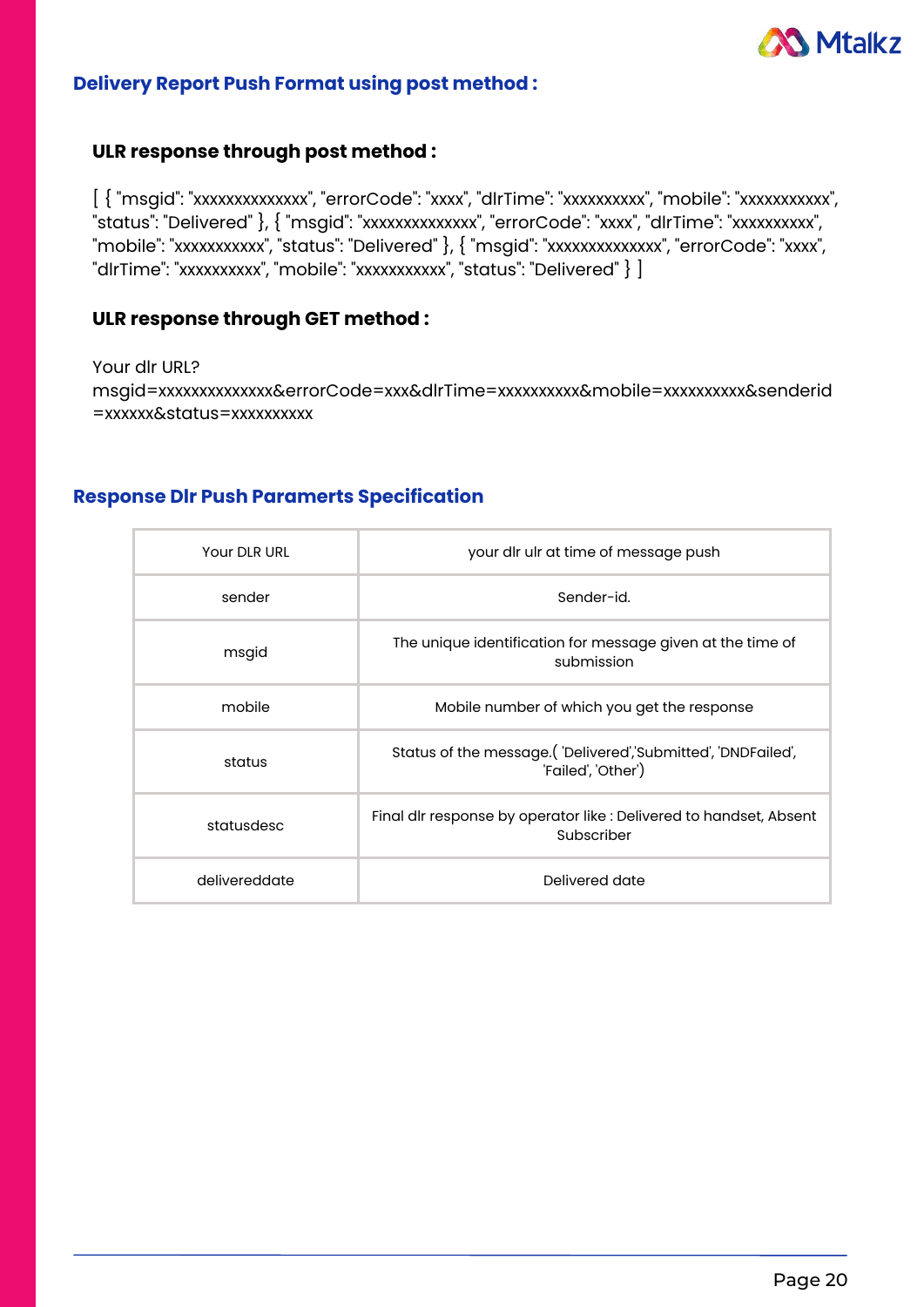

## **6. Balance API**

## **HTTP Balance API Specification**

Add nearly any HTML within, even for linked list groups like the one below.

## **Get Your Balance Through API Key**

```
http://msg.mtalkz.com/V2/http-balance-api.php?
apikey=XXXXXXXXXXXXXXXX&format=json
```
#### **HTTP Balance API Specification**

The API parameter specifications are described in the following sections

#### **Mandatory Parameters**

The mandatory parameters in the HTTP Balance API are tabulated below:

| Name    | Parameter | Description                                        | <b>Expected Values</b>                               |
|---------|-----------|----------------------------------------------------|------------------------------------------------------|
| API Key | apikey    | API/Working key generated<br>from your SMS Account | Alphanumeric working key<br>generated from web panel |

#### **Optional Parameters**

The optional parameters in the HTTP Balance API are tabulated below:

| Name          | Parameter | Description                                               | <b>Expected Values</b>                        |
|---------------|-----------|-----------------------------------------------------------|-----------------------------------------------|
| Response Type | format    | Output format should be as<br>specified by this variable. | PHP/JSON. Default response<br>will be in JSON |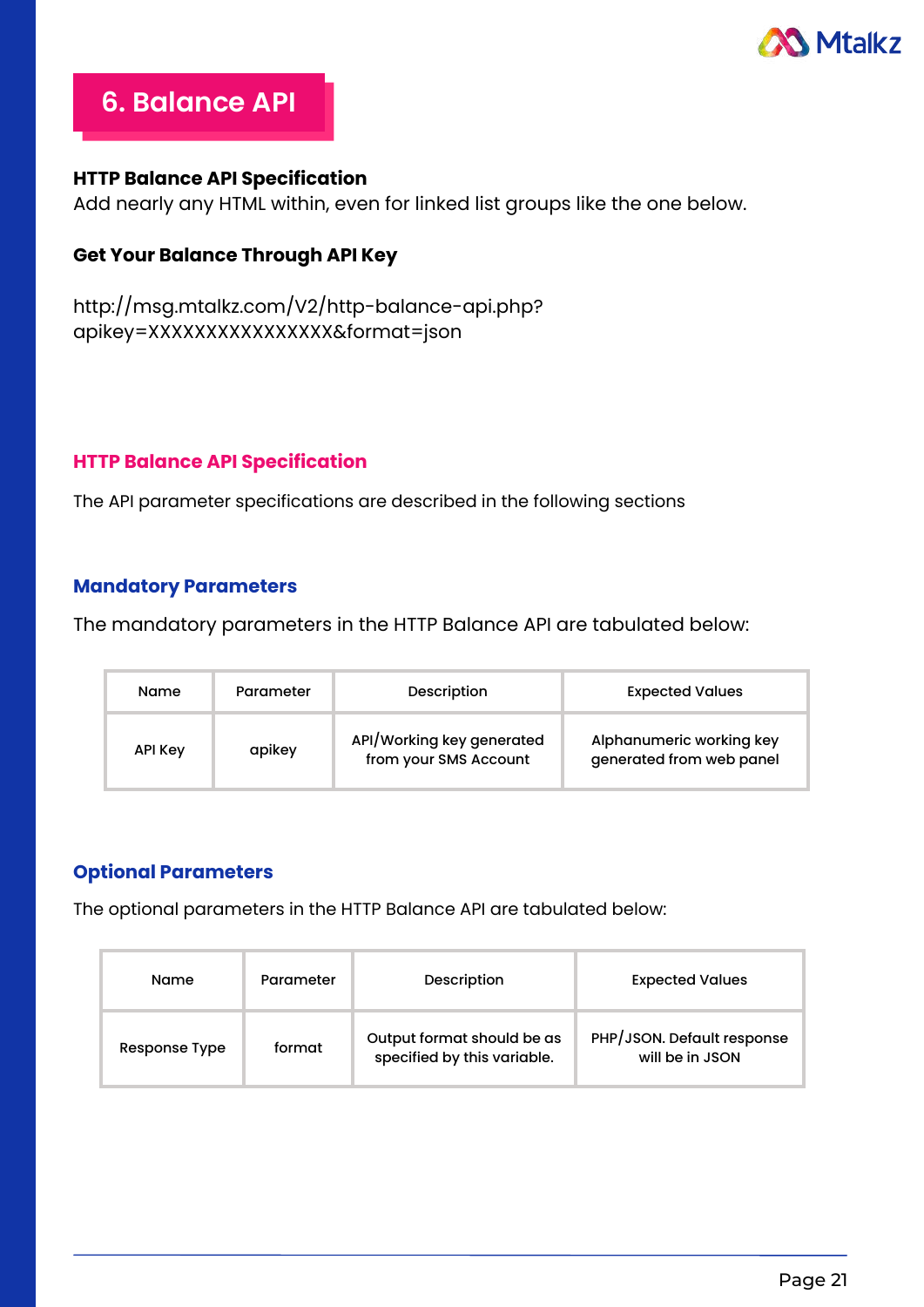

## **JSON**

```
{
 "status": "OK",
 "data": [
   {
    "balance": "50000",
    "gateway": "Transactional"
   },
 ],
 "message": "Request Submitted Successfully"
}
```
## **PHP**

```
Array
(
  [status] \Rightarrow OK[data] => Array
       (
         [balance] \Rightarrow 50000[status] => Transactional
       )
  [message] => Request Submitted successfully
)
```
## **Error Response**

```
{
  "status":"AZQ02",
 "message":"Invalid Api Key"
}
```
## **Response Data**

| status  | It indicates the success or failure of your request. |
|---------|------------------------------------------------------|
| message | It indicates the success or failure message.         |
| data    | All the response is wrapped in side data             |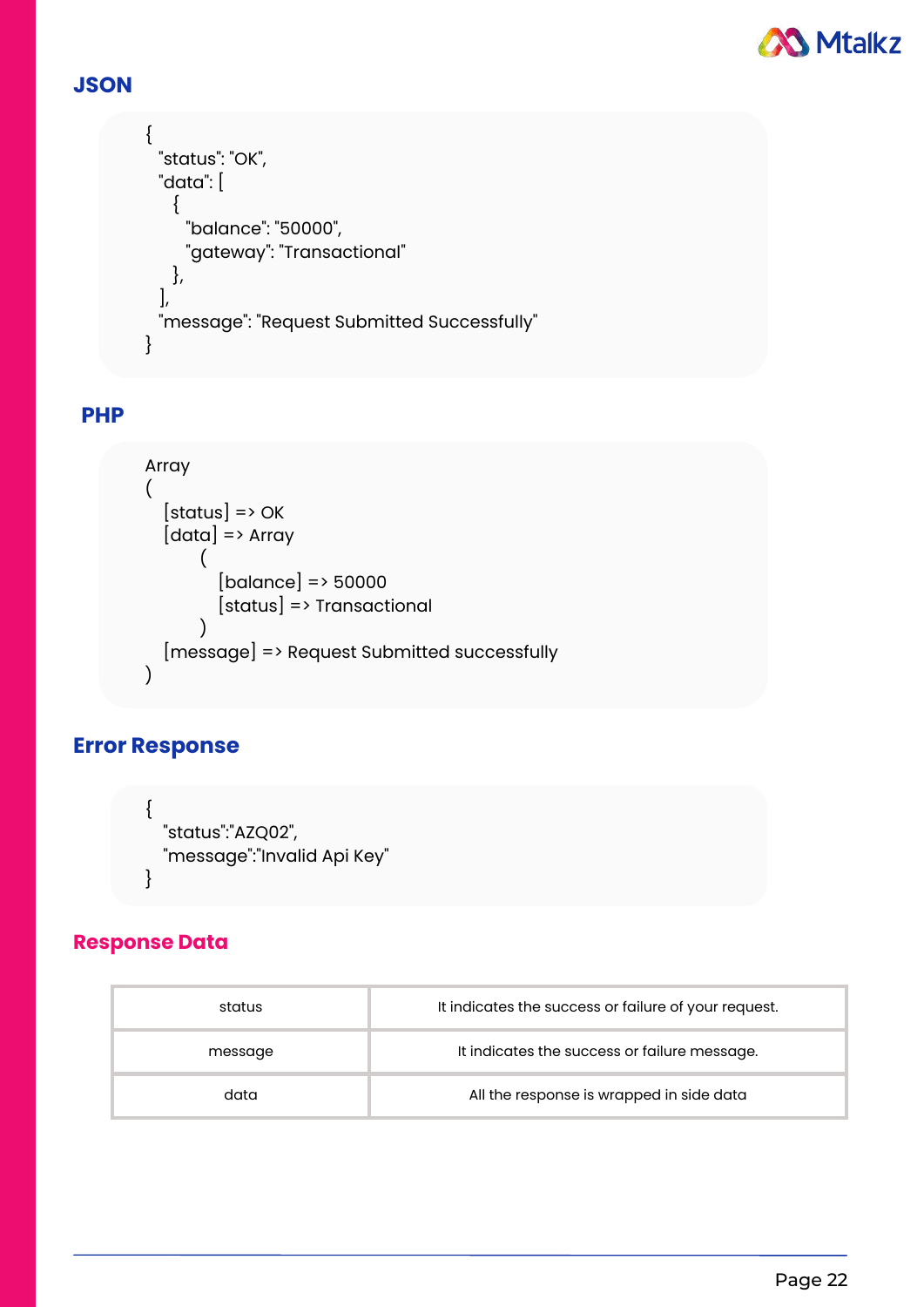

## **7. Delete Schedule API**

## **HTTP Delete Schedule API Specification**

Add nearly any HTML within, even for linked list groups like the one below.

### **Get Your Balance Through API Key**

http://msg.mtalkz.com/V2/http-schedule-delete-api.php? apikey=XXXXXXXXXXXXXXXX&msgid=XXXXX&format=json

### **HTTP Delete Schedule API Specification**

The API parameter specifications are described in the following sections

### **Mandatory Parameters**

The mandatory parameters in the HTTP Delete Schedule API are tabulated below:

| <b>Name</b>   | Parameter | <b>Description</b>                                 | <b>Expected Values</b>                               |
|---------------|-----------|----------------------------------------------------|------------------------------------------------------|
| API Key       | apikey    | API/Working key generated<br>from your SMS Account | Alphanumeric working key<br>generated from web panel |
| Message<br>Id | msgid     | Schedule Message id of<br>scheduled SMS            | Message id EX: msgid=100                             |

## **Optional Parameters**

The optional parameters in the HTTP Balance API are tabulated below:

| <b>Name</b>     | <b>Parameter</b> | <b>Description</b>          | <b>Expected Values</b>                 |
|-----------------|------------------|-----------------------------|----------------------------------------|
| <b>Response</b> | format           | Output format should be as  | <b>PHP/JSON. Default response will</b> |
| <b>Type</b>     |                  | specified by this variable. | be in JSON                             |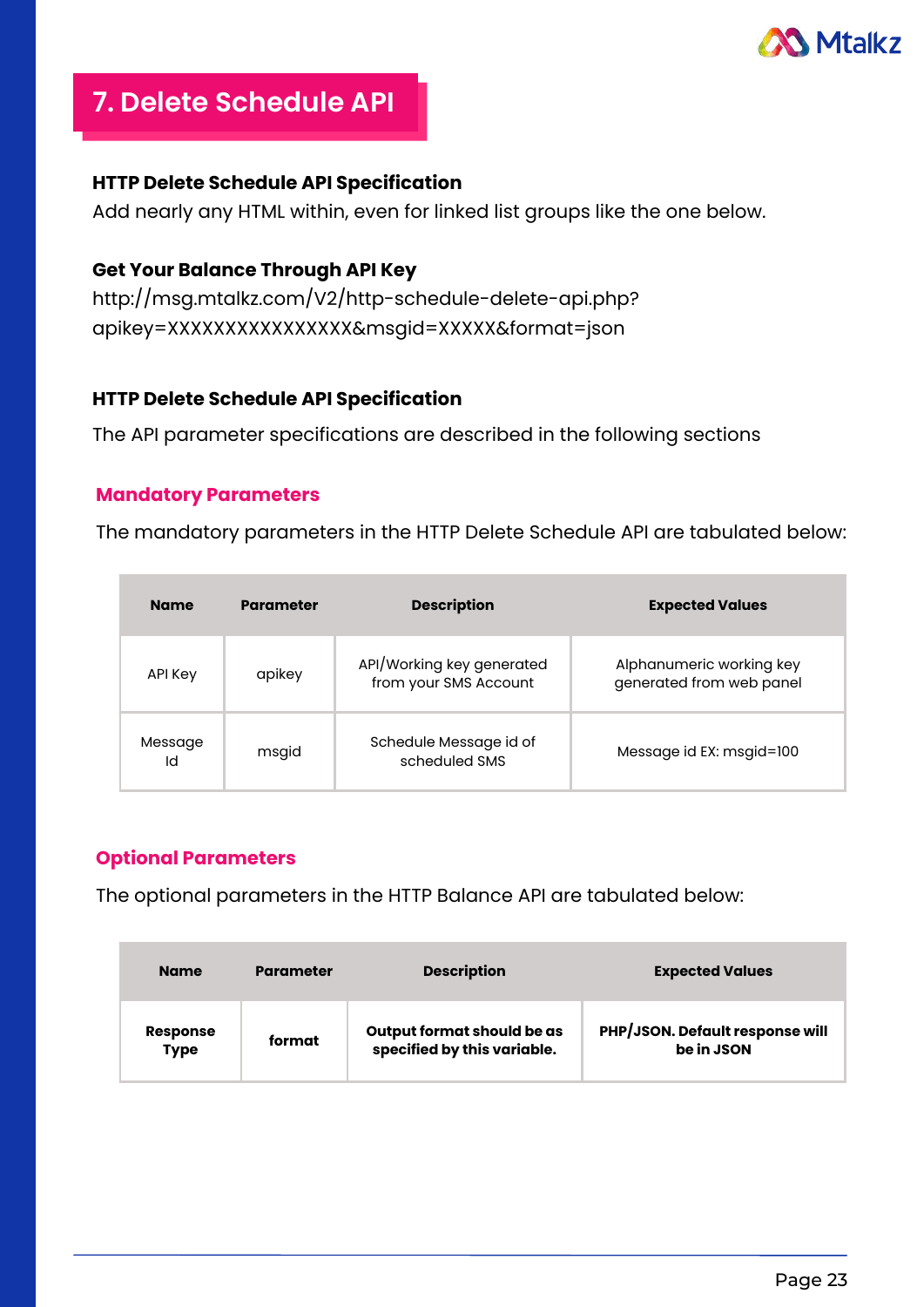

#### **Example Responses**

### **JSON**

```
{
 "status": "OK",
 "data": [
   {
     "id": "100",
     "Schedule Date": "2018-08-10 04:45 pm"
   },
 ],
 "message": "Schedule message deleted successfully"
}
```
### **PHP**

```
Array
(
  [status] \Rightarrow OK[data] \Rightarrow Array
       (
          [balance] \Rightarrow 100[status] => 2018-08-10 04:45 pm
       \lambda[message] => Schedule message deleted successfully
)
```
## **Error Response**

 $\{$ 

}

```
"status":"AZQ02",
"message":"Invalid Api Key"
```
### **Response Data**

| status  | It indicates the success or failure of your request. |
|---------|------------------------------------------------------|
| message | It indicates the success or failure message.         |
| data    | All the response is wrapped in side data             |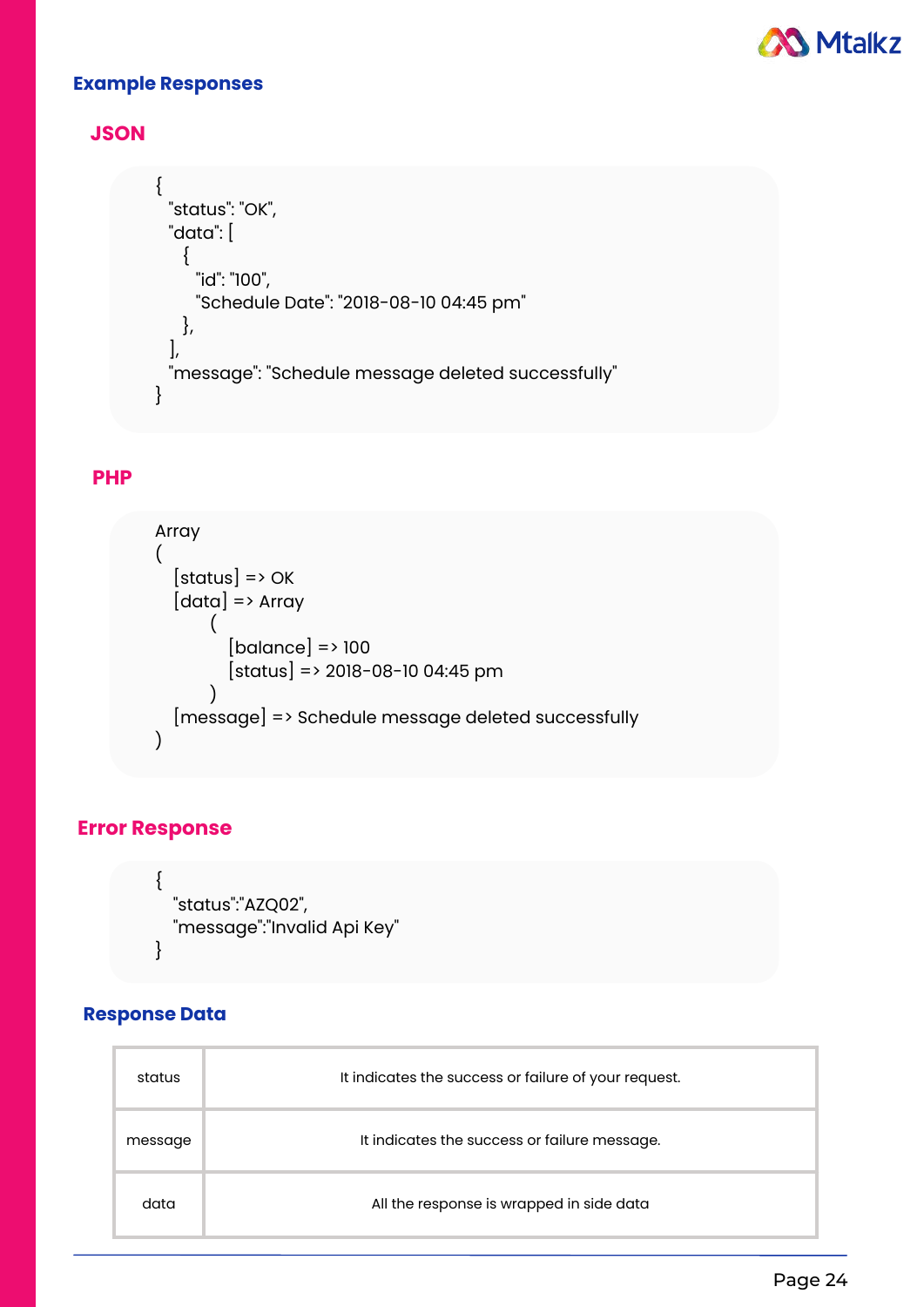

## **API Error Codes**

The common error codes received while using the API to send an SMS is in the below format :

| <b>STATUS</b> | <b>MESSAGE</b>                            |
|---------------|-------------------------------------------|
| AZQ01         | Kindly provide apikey                     |
| AZQ02         | Invalid Api Key                           |
| AZQ03         | Kindly provide scheduled message id       |
| AZQ04         | Invalid user OR user is deactivated       |
| AZQ05         | Invalid route                             |
| AZQ06         | Sorry, We can not process this operations |
| AZQ07         | This message is not scheduled by API      |
| AZQ08         | Invalid scheduled message id              |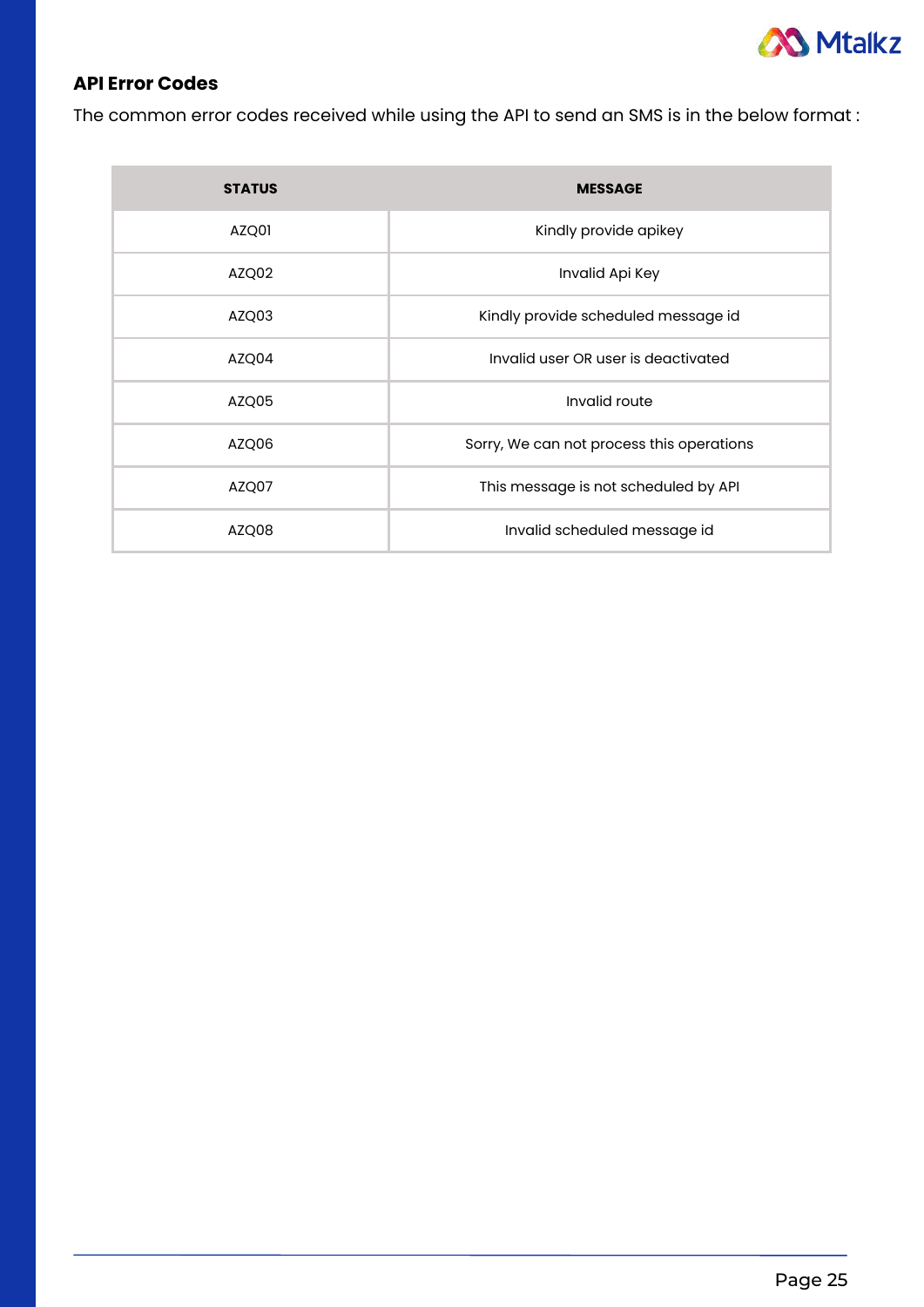

## **8. International SMS API**

### **HTTP API Specification**

Add nearly any HTML within, even for linked list groups like the one below.

### **Sending An SMS**

```
http://msg.mtalkz.com/V2/http-api-int.php?
apikey=XXXXXXXXXXXXXXXX&senderid=XXXXXX&number=XXXXXXXXXXX,
XXXXXXXXXXX,XXXXXXXXXXX&message=hello there&format=json
```
#### **HTTP API Specification**

The API parameter specifications are described in the following sections

## **Mandatory Parameters**

The mandatory parameters in the HTTP API are tabulated below:

| <b>Name</b>   | <b>Parameter</b> | <b>Description</b>                                                                                                                                                             | <b>Expected Values</b>                                                                                                                                                      |
|---------------|------------------|--------------------------------------------------------------------------------------------------------------------------------------------------------------------------------|-----------------------------------------------------------------------------------------------------------------------------------------------------------------------------|
| API Key       | apikey           | API/Working key generated<br>from your SMS Account                                                                                                                             | Alphanumeric working key<br>generated from web panel                                                                                                                        |
| Sender ID     | senderid         | Sender ID assigned to your<br>account                                                                                                                                          | Sender ID you have                                                                                                                                                          |
| Mobile number | number           | Mobile number to which the<br>SMS is to be sent. The<br>destination mobile number can<br>be with or without 91. Also<br>provide multiple numbers in<br>comma separated format. | Mobile number like 91XXXXXXXXX<br>OR 98908XXXXX OR<br>91XXXXXXXX,98908XXXXX                                                                                                 |
| Message       | message          | Message to be sent                                                                                                                                                             | Message text which is URL<br>encoded(Max 1000 char for<br>normal, 500 for unicode). If<br>message contains short link then<br>add tx5.in/xyz/xxxxxxx in message<br>content. |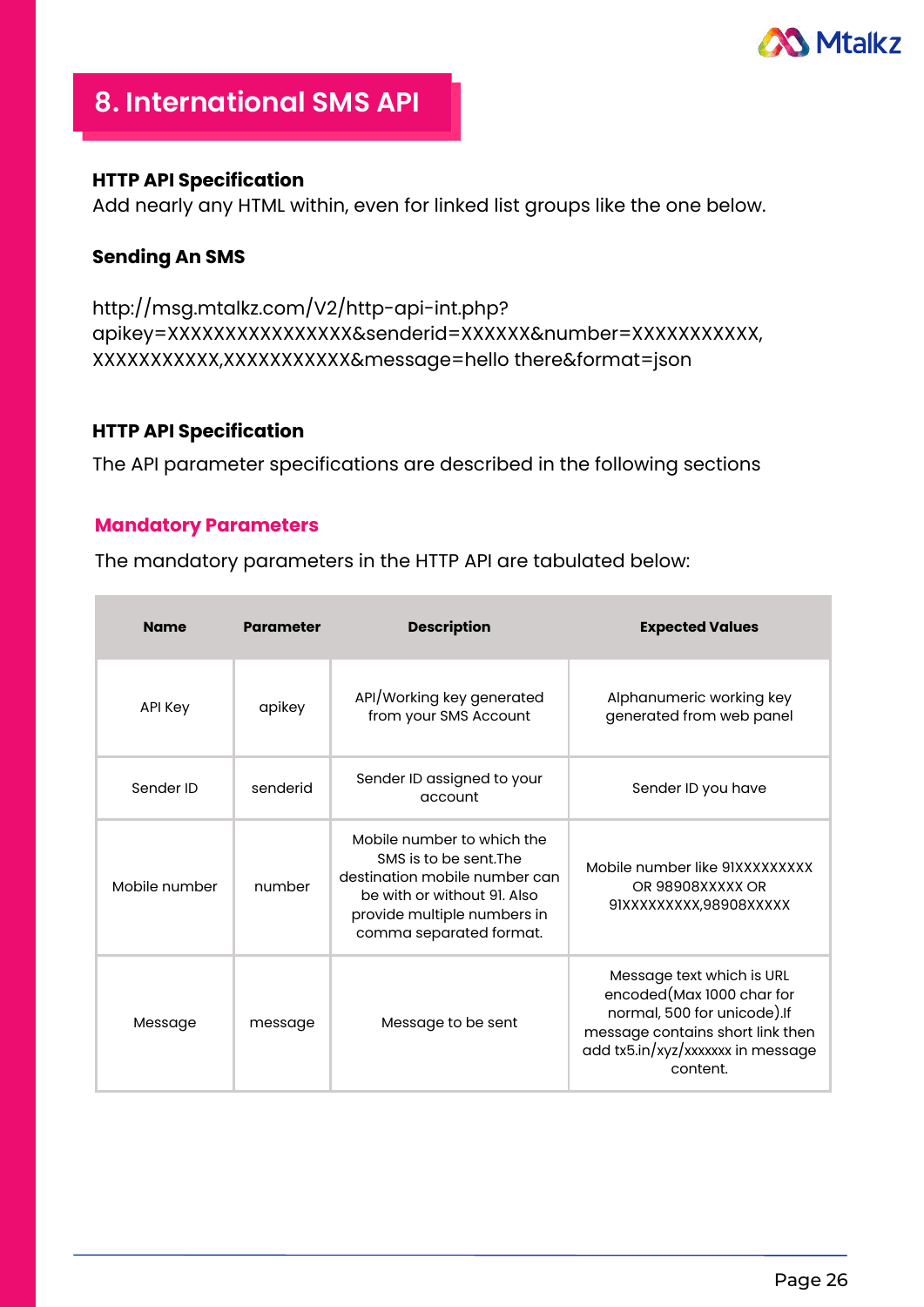

## **Optional Parameters**

The optional parameters in the HTTP API are tabulated below:

| <b>Name</b>             | <b>Parameter</b> | <b>Description</b>                                                                                                               | <b>Expected Values</b>                                                                     |
|-------------------------|------------------|----------------------------------------------------------------------------------------------------------------------------------|--------------------------------------------------------------------------------------------|
| unicode                 | unicode          | To specify that the message to be sent is in<br>unicode format.                                                                  | $\overline{2}$                                                                             |
| Template ID             | tempid           | To specify that the message to be sent<br>with template data.                                                                    | Example : 1, 2, 101                                                                        |
| Schedule<br>time        | time             | Date and time for scheduling an SMS                                                                                              | EX Format: YYYY-MM-DD<br>HH:MM:SS OR YYYY-MM-DD<br>HH:MM AM/PM<br>Like: 2016-12-06 04:45pm |
| flash                   | flash            | To specify that the message is to be sent in<br>the flash format.                                                                |                                                                                            |
| Short Link              | shortlink        | To specify that the message to be sent<br>contain short link and message body must<br>be contain short link "tx5.in/xyz/xxxxxx". |                                                                                            |
| Original URL            | originalurl      | To specify that which url you want to<br>redirect on click.                                                                      | The url you want to hit<br>Ex: www.example.com                                             |
| Response<br><b>Type</b> | format           | Output format should be as specified by<br>this variable                                                                         | Output format should be<br>as specified by this<br>variable                                |

## **Example Responses**

## **JSON**

```
{
 "status": "OK",
 "data": [
   {
     "id": "32-1",
     "mobile": "918800852106",
     "status": "SUBMITTED"
   },
   {
     "id": "32-2",
     "mobile": "919004674356",
     "status": "SUBMITTED"
   },
   {
     "id": "32-3",
     "mobile": "918471015383",
     "status": "SUBMITTED"
   }
 ],
 "msgid" => "9813100982"
 "message": "message Submitted successfully"
}
```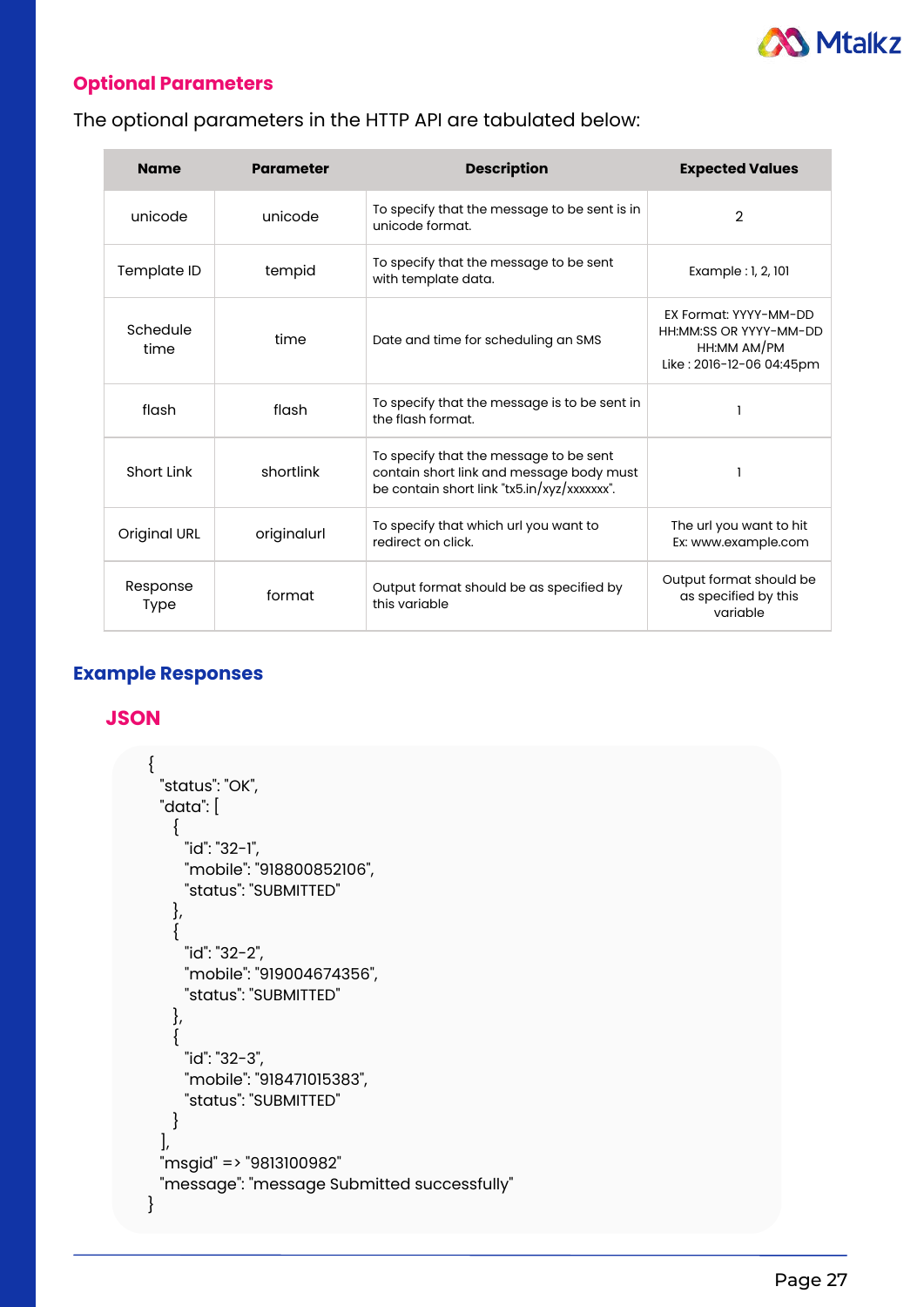

### **PHP**

```
{
 "status": "OK",
 "data": [
   {
     "id": "32-1",
     "mobile": "918800852106",
     "status": "SUBMITTED"
   },
   {
     "id": "32-2",
     "mobile": "919004674356",
     "status": "SUBMITTED"
   },
   {
     "id": "32-3",
     "mobile": "918471015383",
     "status": "SUBMITTED"
   }
 ],
 "msgid" => "9813100982"
 "message": "message Submitted successfully"
}
```
#### **Response Data**

| status  | It indicates the success or failure of your request. |
|---------|------------------------------------------------------|
| message | It indicates the success or failure message.         |
| data    | All the response is wrapped in side data             |
| mobile  | Mobile number the sms will be sent                   |
| status  | status of the message                                |
| msgid   | message id of the sent message                       |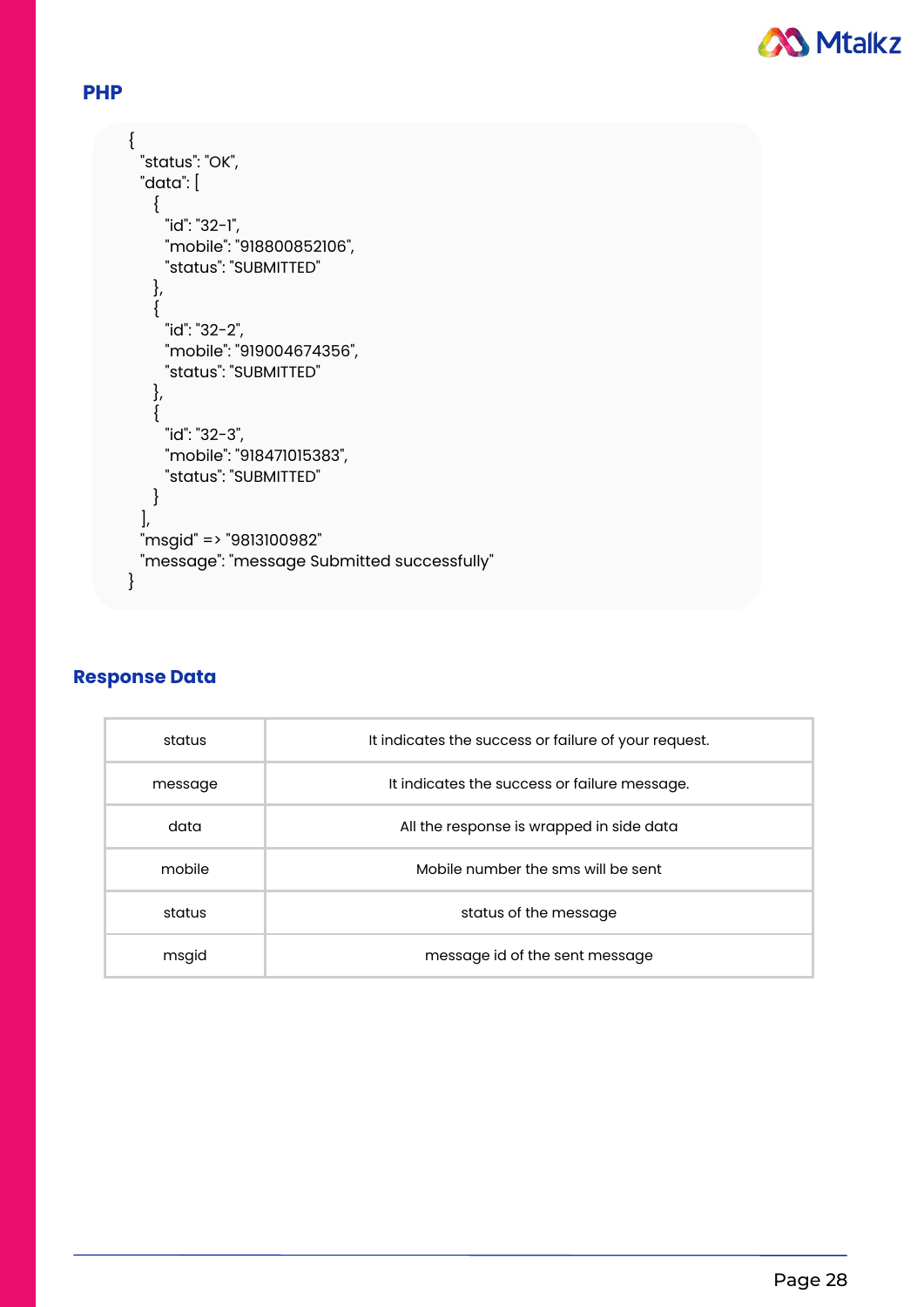

## **API Error Codes**

The common error codes received while using the API to send an SMS is in the below format :

| <b>STATUS</b>     | <b>MESSAGE</b>                                      |
|-------------------|-----------------------------------------------------|
| AZQ01             | Kindly provide apikey                               |
| AZQ02             | Invalid Api Key                                     |
| AZQ03             | Invalid user OR user is deactivated                 |
| AZQ04             | Invalid route                                       |
| AZQ05             | Invalid senderid                                    |
| AZQ06             | No message found                                    |
| AZQ07             | Schedule Datetime can't less than current time      |
| AZQ08             | Invalid datetime format                             |
| AZQ09             | No numbers found                                    |
| AZQ10             | You have insufficient credit                        |
| AZQ <sub>12</sub> | Message campaign failed                             |
| AZQ13             | There is no numbers to send sms                     |
| AZQ14             | You have not provided shortlink value               |
| AZQ15             | You have not provided Original Url                  |
| AZQ16             | You have not added tracking URL in messages content |
| AZQ17             | Invalid shortlink value                             |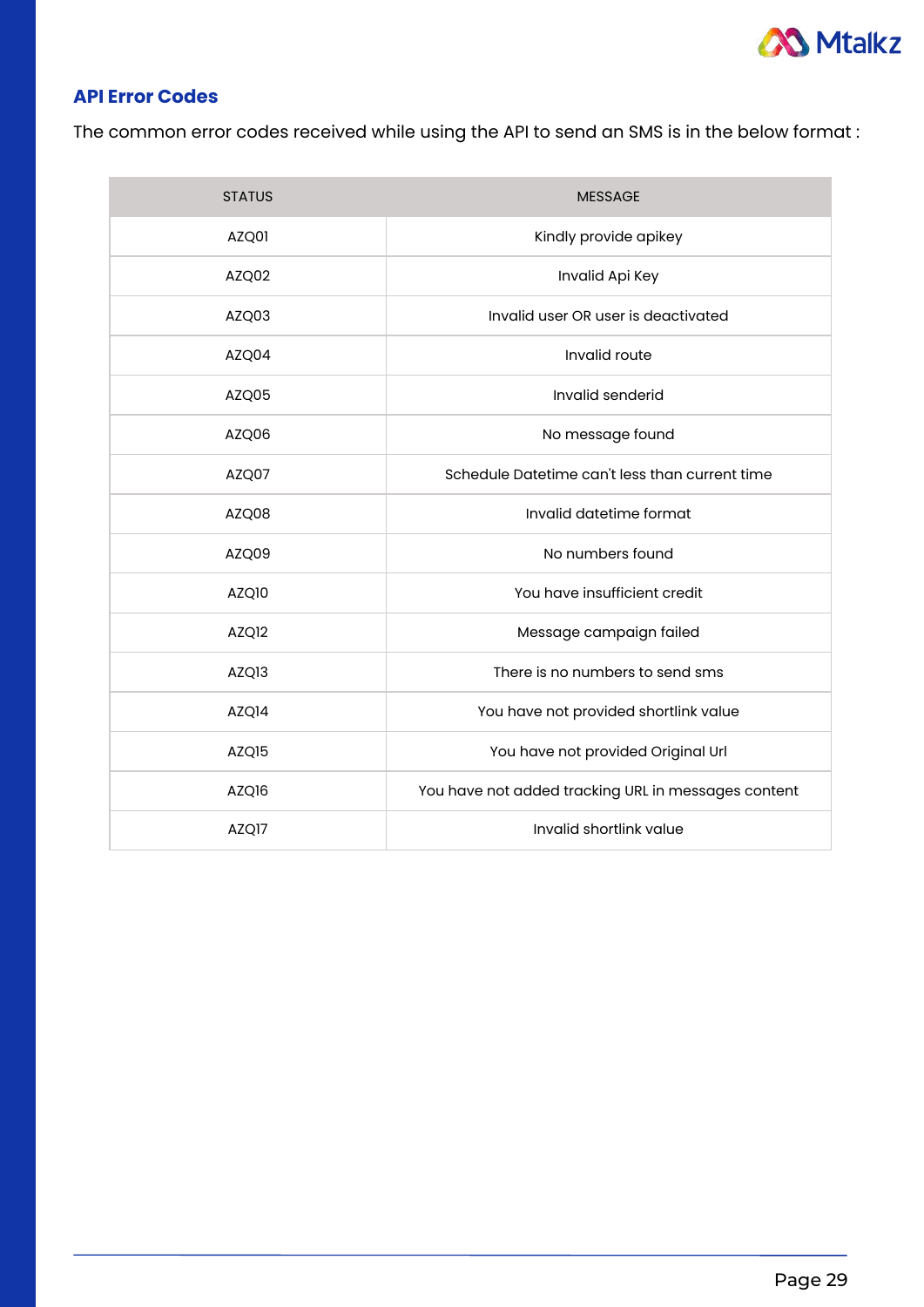

## **9. WhatsApp SMS API**

### **HTTP API Specification**

Add nearly any HTML within, even for linked list groups like the one below.

## **Sending An SMS**

http://msg.mtalkz.com/V2/http-waapi.php? apikey=XXXXXXXXXXXXXXXX&source=XXXXXX&number=XXXXXXXXXXX, XXXXXXXXXXX,XXXXXXXXXXX&message=hello there&format=json

## **HTTP API Specification**

The API parameter specifications are described in the following sections

#### **Mandatory Parameters**

The mandatory parameters in the HTTP API are tabulated below:

| Name          | Parameter | Description                                                                                                     | <b>Expected Values</b>                                                  |
|---------------|-----------|-----------------------------------------------------------------------------------------------------------------|-------------------------------------------------------------------------|
| API Key       | apikey    | API/Working key generated from<br>your SMS Account                                                              | Alphanumeric working key<br>generated from web panel                    |
| Source        | source    | Source assigned to your account                                                                                 | Source you have                                                         |
| Mobile number | number    | Mobile number to which the SMS is<br>to be sent. Also provide multiple<br>numbers in comma separated<br>format. | Mobile number like XXXXXXXXX<br>OR 98908XXXXX OR<br>XXXXXXXX,98908XXXXX |
| Message       | message   | Message to be sent                                                                                              | Message text which is URL<br>encoded.                                   |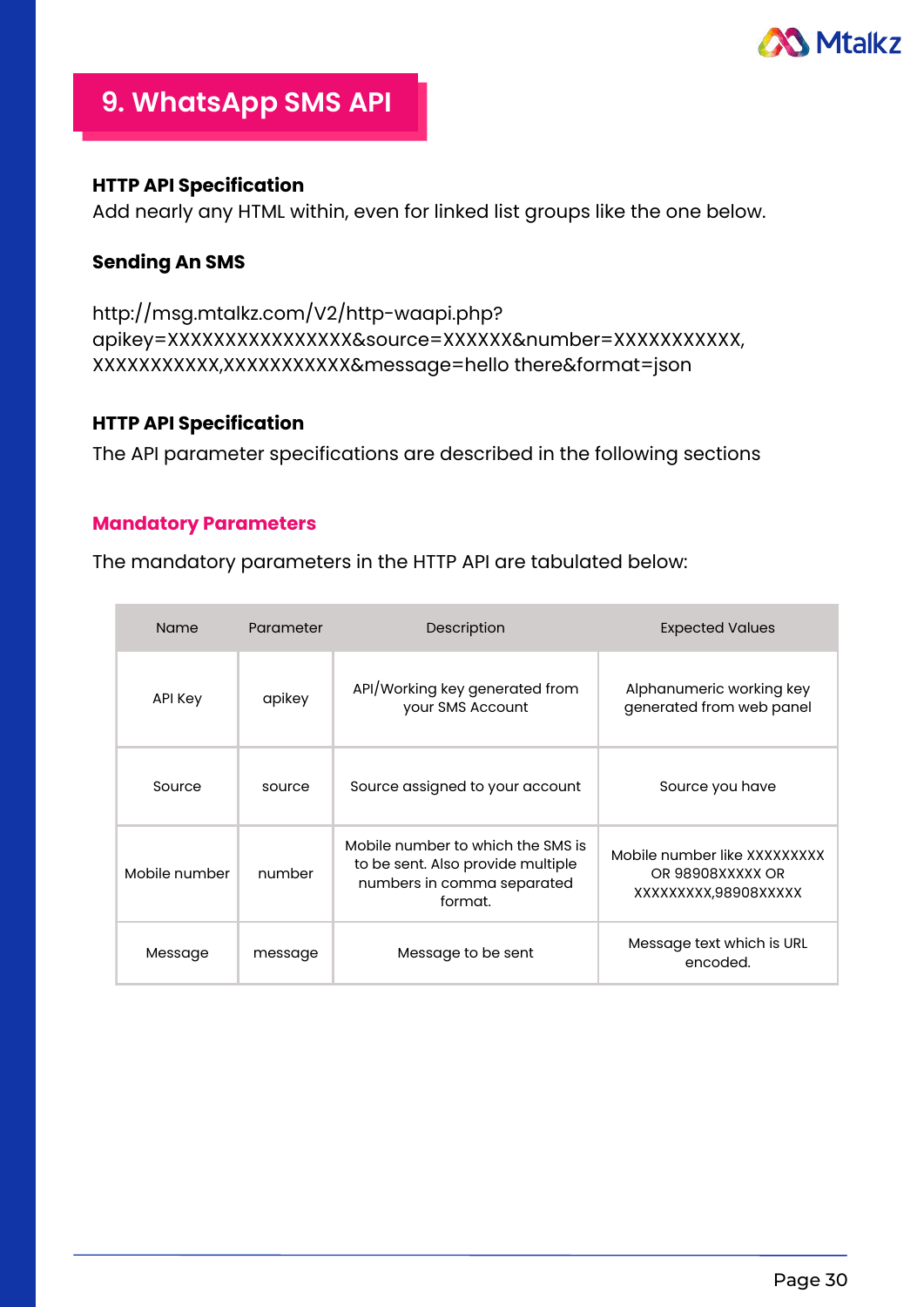

## **Optional Parameters**

The optional parameters in the HTTP API are tabulated below:

| <b>Name</b>   | Parameter | Description                                               | <b>Expected Values</b>                                                                     |
|---------------|-----------|-----------------------------------------------------------|--------------------------------------------------------------------------------------------|
| Schedule time | time      | Date and time for scheduling an<br><b>SMS</b>             | EX Format: YYYY-MM-DD<br>HH:MM:SS OR YYYY-MM-DD<br>HH:MM AM/PM<br>Like: 2020-12-06 04:45pm |
| Response Type | format    | Output format should be as<br>specified by this variable. | PHP/JSON. Default response will<br>be in JSON                                              |

## **Example Responses**

#### **JSON**

```
{
 "status": "OK",
 "data": [
   {
     "id": "32-1",
     "mobile": "880XXXXXXX",
     "status": "SUBMITTED"
   },
   {
     "id": "32-2",
    "mobile": "900XXXXXXX",
     "status": "SUBMITTED"
   },
   {
     "id": "32-3",
     "mobile": "847XXXXXXX",
     "status": "SUBMITTED"
   }
 ],
 "msgid" => "9813100982"
 "message": "message Submitted successfully"
}
```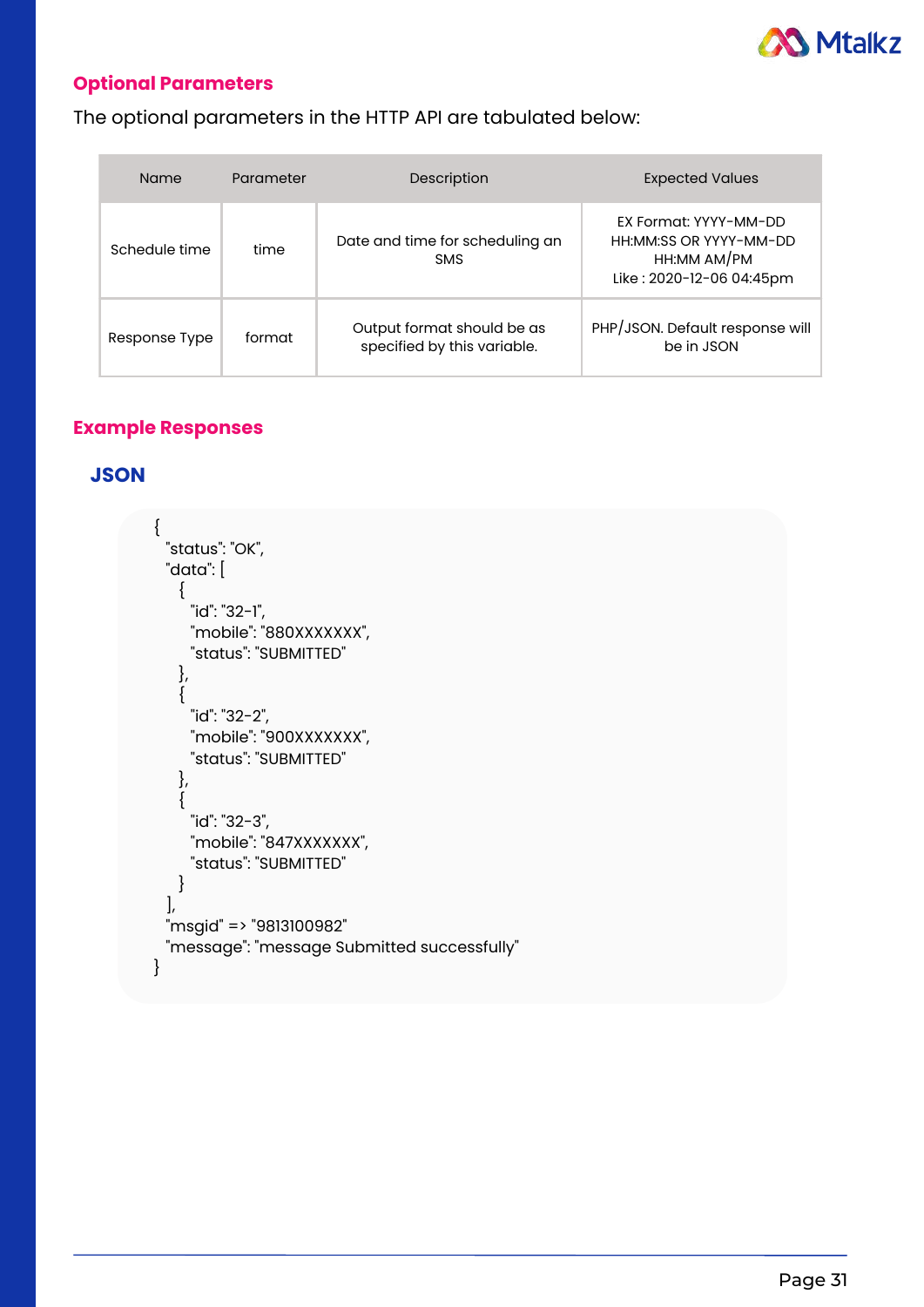

#### **PHP**

```
Array
(
  [status] \Rightarrow OK[data] \Rightarrow Array
    (
       [0] => Array
         (
            [id] => 34-1
            [{\rm mobile}] = \times 880XXXXXXX[status] => SUBMITTED
         )
       [1] => Array
         (
            [id] => 34-2
            [{\rm mobile}] => 900XXXXXXX
           [status] => SUBMITTED
         )
       [2] \Rightarrow Array
         (
            [id] => 34-3
            [{\rm mobile}] => 847XXXXXXX
           [status] => SUBMITTED
         )
    )
  [msgid] => 981XXXXXXX
  [message] => message Submitted successfully
)
```
## **Error Response**

```
{
  "status":"AZQ02",
  "message":"Invalid Api Key"
}
```
#### **Response Data**

| status  | It indicates the success or failure of your request. |
|---------|------------------------------------------------------|
| message | It indicates the success or failure message.         |
| data    | All the response is wrapped in side data             |
| mobile  | Mobile number the sms will be sent                   |
| status  | status of the message                                |
| msgid   | message id of the sent message                       |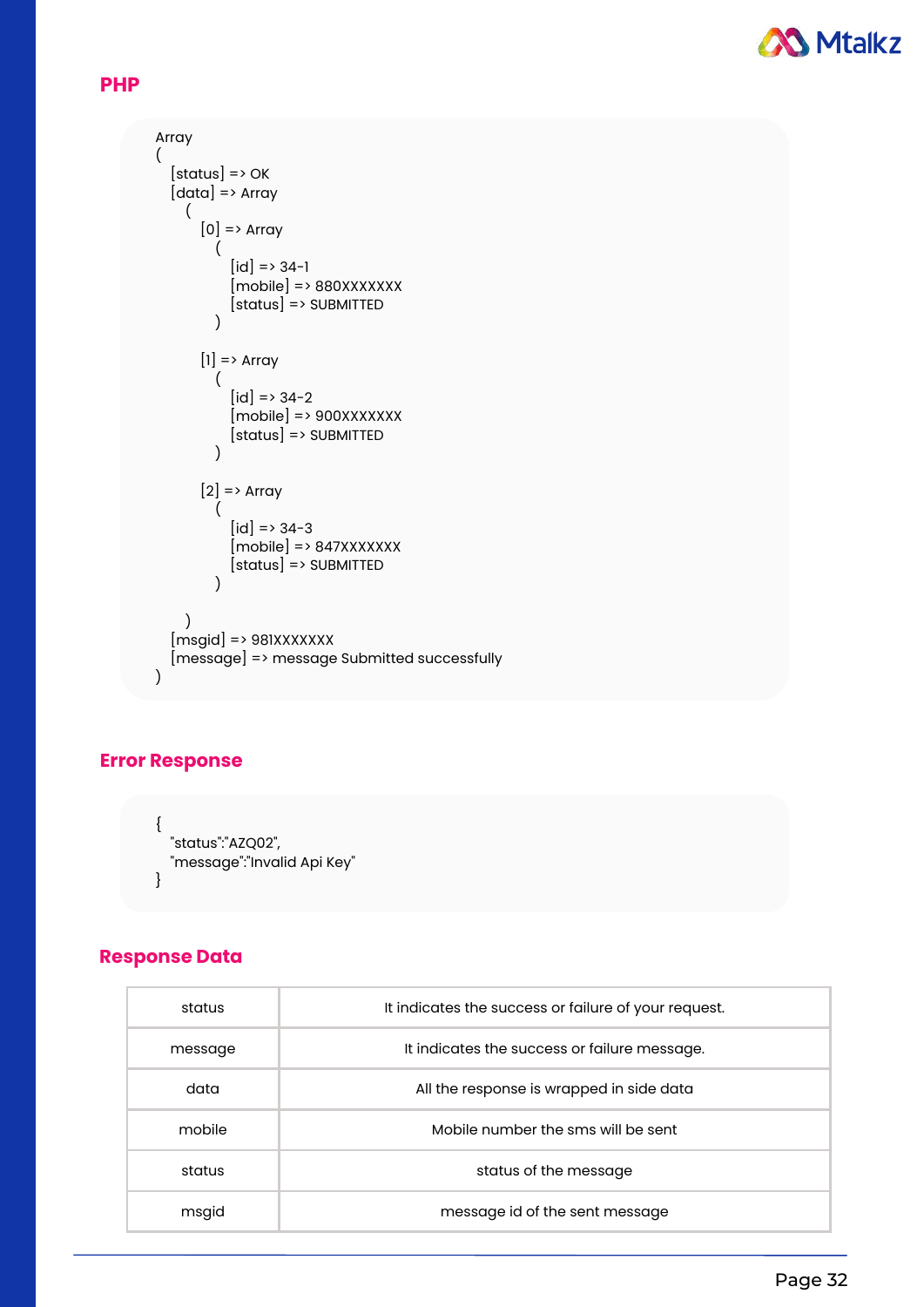

## **API Error Codes**

The common error codes received while using the API to send an SMS is in the below format

| <b>STATUS</b> | <b>MESSAGE</b>                                 |
|---------------|------------------------------------------------|
| AZQ01         | Kindly provide apikey                          |
| AZQ02         | Invalid Api Key                                |
| AZQ03         | Invalid user OR user is deactivated            |
| AZQ04         | Invalid route                                  |
| AZQ05         | Invalid source                                 |
| AZQ06         | No message found                               |
| AZQ07         | Schedule Datetime can't less than current time |
| AZQ08         | Invalid datetime format                        |
| AZQ09         | No numbers found                               |
| AZQ10         | You have insufficient credit                   |
| AZQ12         | Message campaign failed                        |
| AZQ13         | There is no numbers to send sms                |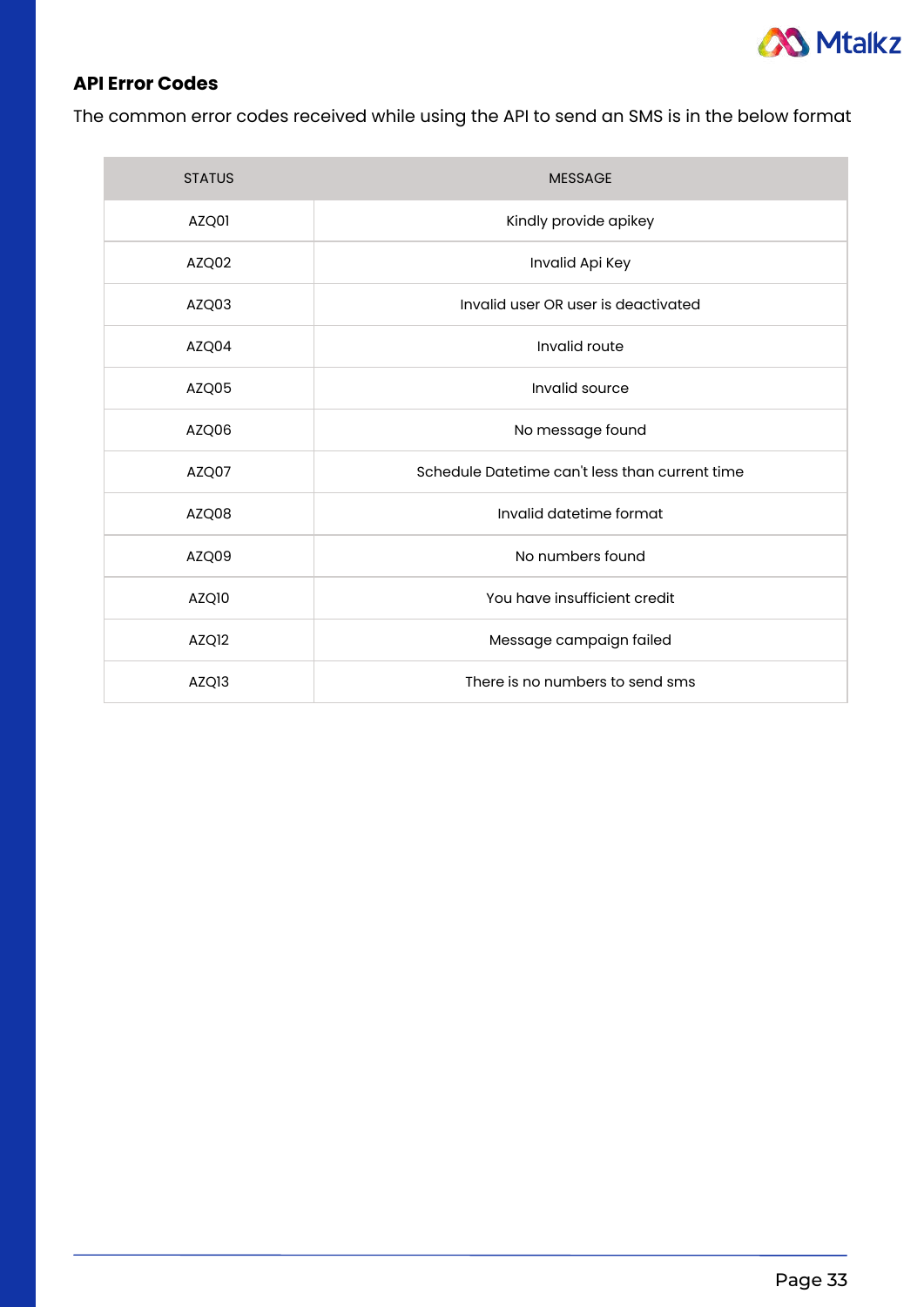

## **10. Template API**

### **HTTP Template API Specification**

Add nearly any HTML within, even for linked list groups like the one below.

## **Getting Template Details**

http://msg.mtalkz.com/V2/http-template-api.php?apikey=XXXXXXXXXXXXXXXX

## **HTTP API Specification**

The API parameter specifications are described in the following sections

#### **Mandatory Parameters**

The mandatory parameters in the HTTP API are tabulated below:

| <b>Name</b> | Parameter | <b>Description</b>                                 | <b>Expected Values</b>                               |
|-------------|-----------|----------------------------------------------------|------------------------------------------------------|
| API Key     | apikey    | API/Working key generated<br>from your SMS Account | Alphanumeric working key<br>generated from web panel |

## **Optional Parameters**

The optional parameters in the HTTP API are tabulated below

| <b>Name</b> | <b>Parameter</b> | <b>Description</b>                       | <b>Expected Values</b>                |
|-------------|------------------|------------------------------------------|---------------------------------------|
| Template id | templateid       | Template id associated<br>with template. | Specify template id to get<br>details |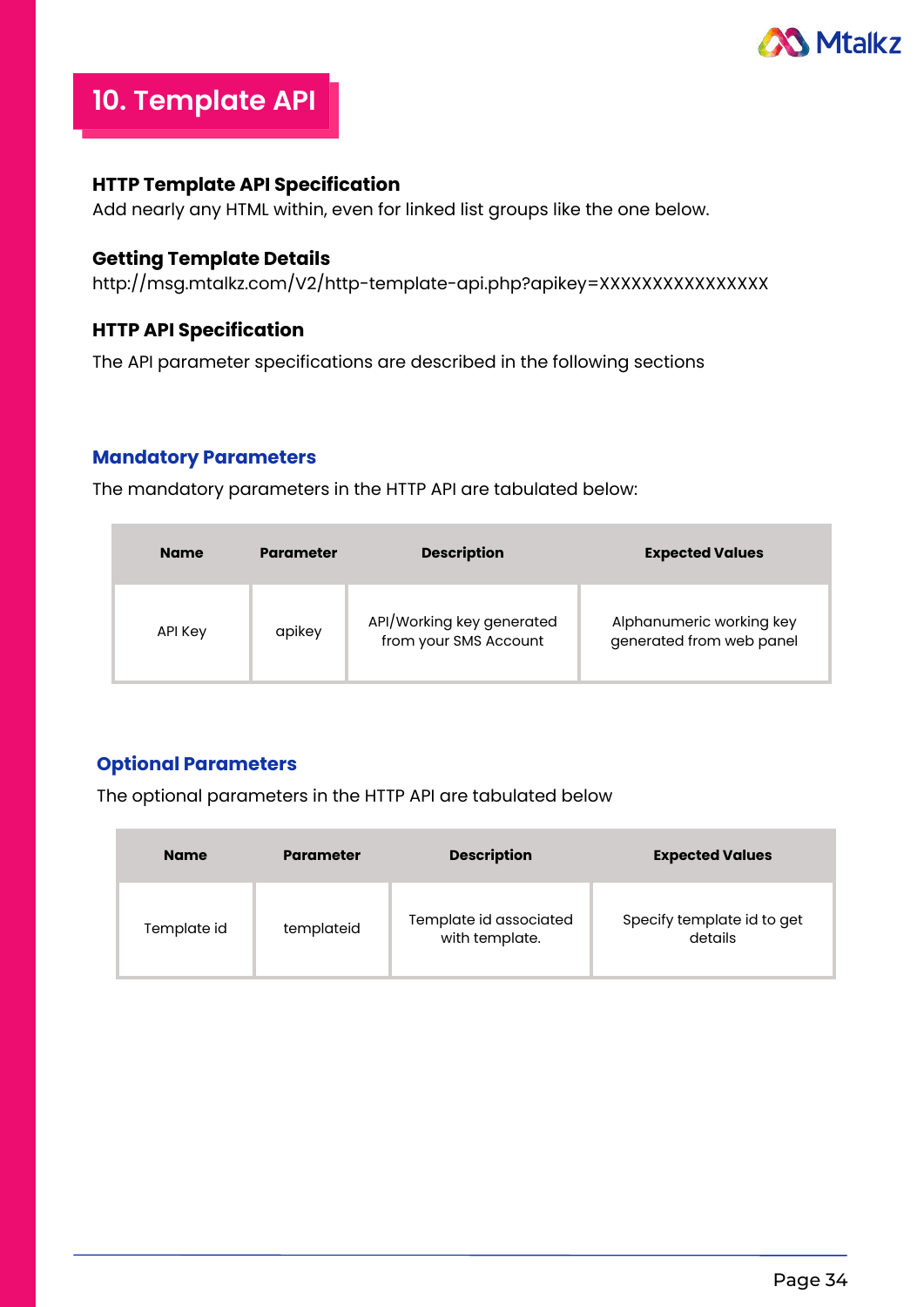

#### **Example Responses**



```
{
 "status": true,
 "data": [
   \{"templateName":"Test Template1",
     "peId":"110235XXXXXXXXXXXX",
    "templateId":"1107159XXXXXXXXXXX",
    "unicodeType":"normal",
    "templateData":"Dear {#var#} thanks1.",
    "status":"Active"
   },
  {
    "templateName":"Test Template2",
    "peId":"110235XXXXXXXXXXXXX",
    "templateId":"1107159XXXXXXXXXXX",
     "unicodeType":"normal",
    "templateData":"Dear {#var#} thanks2.",
     "status":"Active"
   }
 ],
 "message": "Success"
}
```
## **Error Response**

```
{
  "status":"AZQ01",
  "message":"Kindly provide apikey"
}
```
#### **Response Data**

| status  | It indicates the success or failure of your request. |
|---------|------------------------------------------------------|
| message | It indicates the success or failure message.         |
| data    | All the response is wrapped in side data             |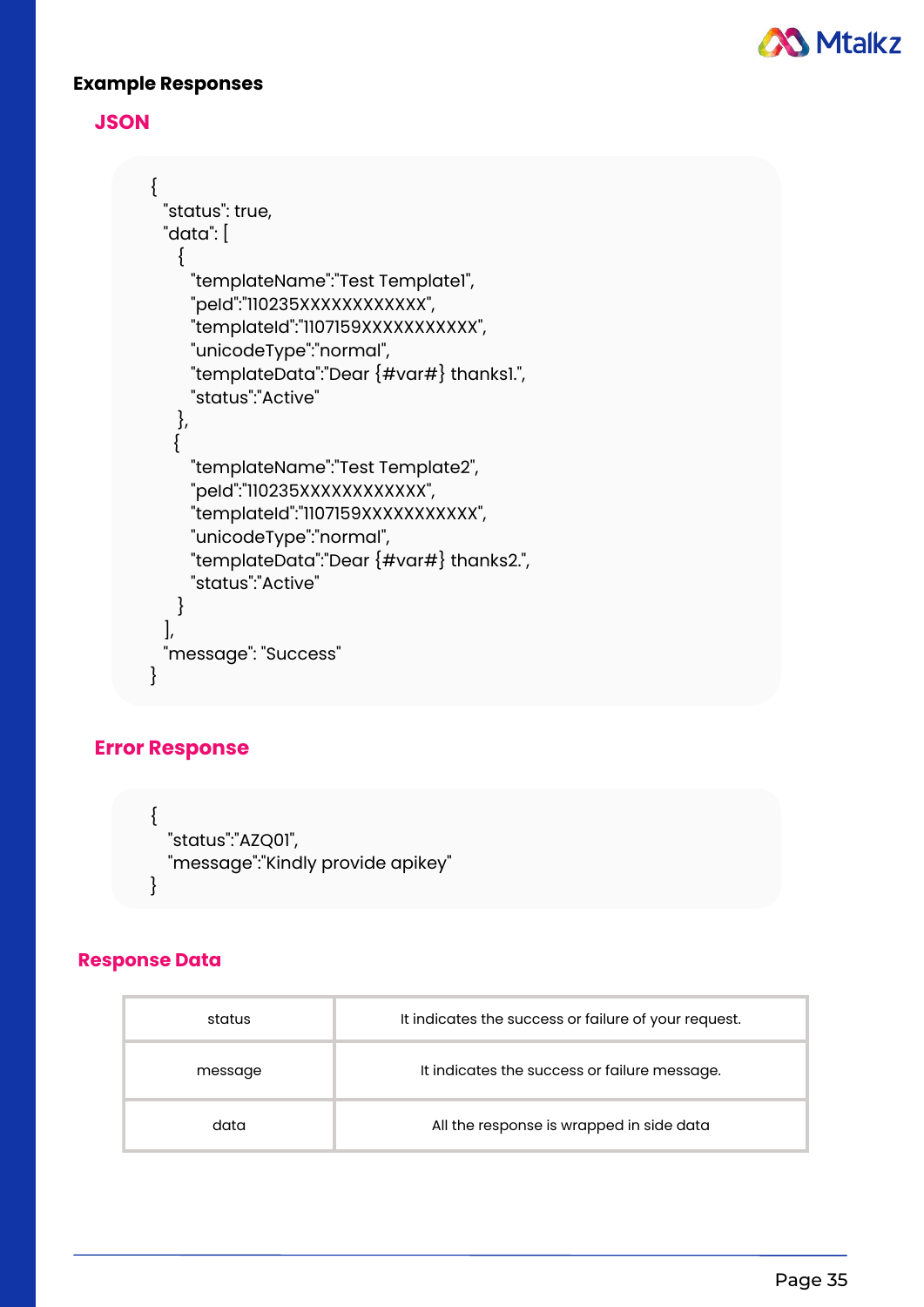

## **11. Sender ID API**

### **HTTP Senderid API Specification**

Add nearly any HTML within, even for linked list groups like the one below.

### **Getting Senderid**

```
http://msg.mtalkz.com/V2/http-senderid-api.php?apikey=XXXXXXXXXXXXXXXX
```
### **HTTP API Specification**

The API parameter specifications are described in the following sections

#### **Mandatory Parameters**

The mandatory parameters in the HTTP API are tabulated below:

| <b>Name</b>    | Parameter | <b>Description</b>                                 | <b>Expected Values</b>                               |
|----------------|-----------|----------------------------------------------------|------------------------------------------------------|
| <b>API Key</b> | apikey    | API/Working key generated<br>from your SMS Account | Alphanumeric working key<br>generated from web panel |

## **Example Responses**

#### **JSON**

```
{
 "status": true,
 "data": [
   {
     "senderid":"XXXXXX",
     "status":"Active"
   },
   {
     "senderid":"XXXXXX",
     "status":"Active"
   }
 ],
 "message": "Success"
}
```
#### **Error Response**

```
{
  "status":"AZQ01",
  "message":"Kindly provide apikey"
}
```